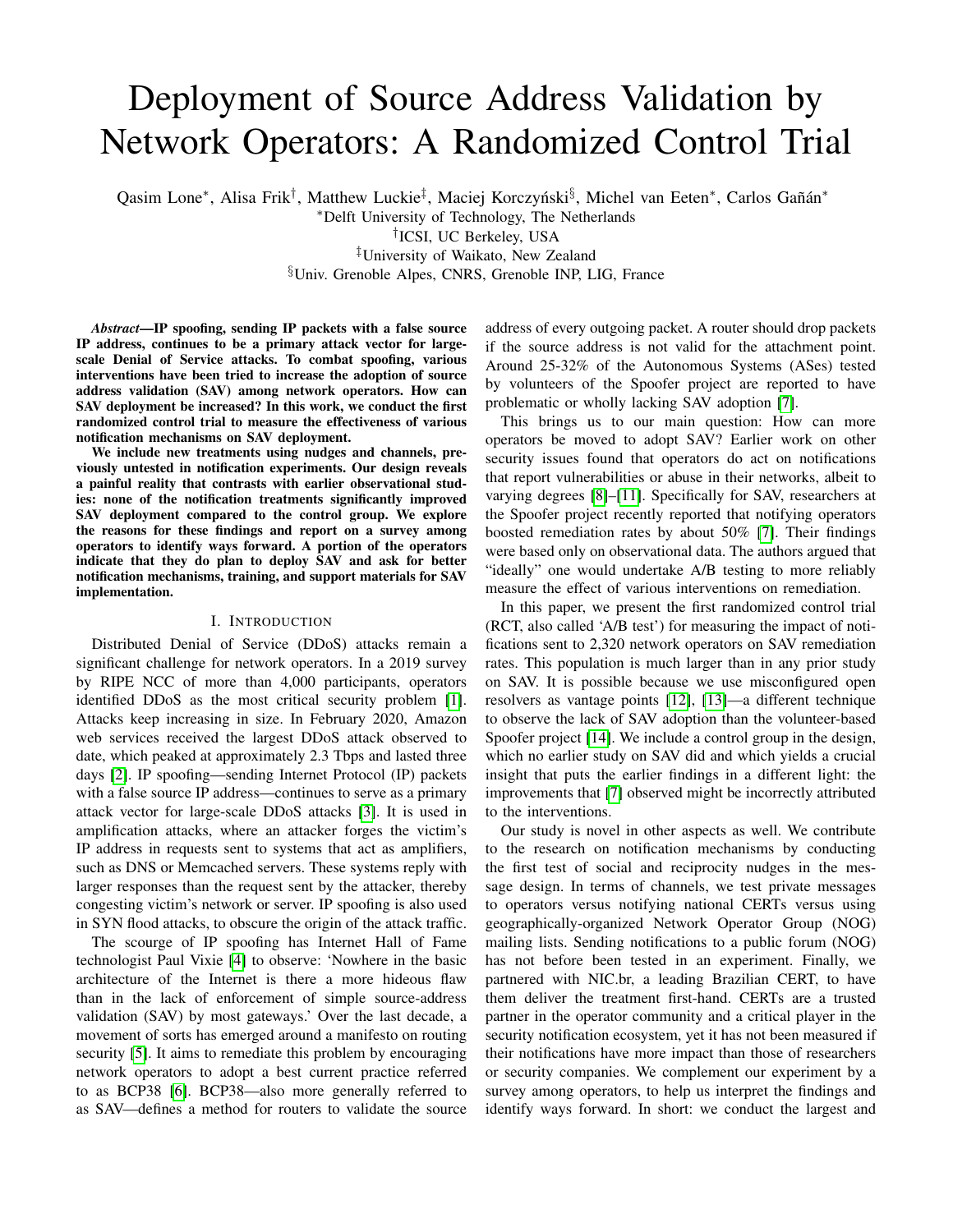most rigorous study on improving SAV adoption to date, as well as advance the knowledge on notification mechanisms.

Our study reveals a painful and disappointing reality: there is no evidence of any remediation driven by any of the treatments, compared to the control group. This includes treatments that prior work has thought to be effective. Even for the notifications from the Brazilian CERT, the trusted entity, we found no effect compared to the control group. Importantly, we did observe some remediation across all groups, including the control group. It might explain why [\[7\]](#page-13-6) did report an impact of their notifications. Since they had no control group, they could not see that the remediation they measured was not actually driven by the intervention. All in all, our findings are sobering but important, if we are to correct our understanding of these interventions and move forward on this critical issue. Our survey among operators helps us identify how. In sum, we make the following contributions:

- We present the first rigorous notification experiment with a control group that focused on network operators as the primary population to be incentivized to adopt more secure practices.
- We perform the first large-scale notification experiment to measure the impact of social and reciprocity nudges in the notification messages, the use of a public forum (NOG mailing lists), and a national CERT sending out the notifications. None of the treatments performed better than the control.
- We use a Cox mixed-effects model [\[15\]](#page-13-12) to quantify the impact of network complexity factors and sociotechnical country level effects on the deployment of SAV. Our results show that smaller networks with fewer edge routers are likely to implement SAV faster than larger networks.
- Our survey confirmed that notifying contacts registered in WHOIS does, in fact, mostly reach the operator staff responsible for implementing SAV. The reasons they give for not implementing it are a lack of time and technical expertise. About half of respondents do indicate that they plan to implement SAV in the future. To improve SAV adoption, the operators recommend better notification systems, training on SAV implementation and better supporting resources like software and technical documentation.

## II. RELATED WORK

In this section we review the existing methods to infer the adoption of SAV among network operators, prior experiments that tested the effectiveness of security notifications, and literature on nudging.

## *A. Methods to Infer the Adoption of SAV*

Previous work [\[7\]](#page-13-6), [\[14\]](#page-13-11), [\[16\]](#page-13-13)–[\[23\]](#page-13-14) have proposed methods to detect networks that do or do not implement the SAV standard. They differ with respect to the direction of filtering, whether they infer the presence or absence of SAV, and whether the measurements can be performed remotely or from inside the network under test.

The Spoofer project [\[7\]](#page-13-6), [\[14\]](#page-13-11), [\[20\]](#page-13-15), [\[21\]](#page-13-16) develops and supports a client-server system based on volunteers that run the client software from inside their networks. The client periodically sends and receives packets with spoofed source IP addresses to test if the SAV is deployed for both inbound and outbound traffic.

Lone et al. [\[23\]](#page-13-14) described a remote method that relies on traceroute loops. When a packet is sent to a destination network with a routable but unallocated IP address space, it is forwarded back to the provider router, thus resulting in a loop. Such a packet should be dropped by the provider router as the source IP does not belong to the customer network. The main limitation is that it relies on a routing misconfiguration, and therefore coverage of the method is relatively small.

Müller et al. [\[16\]](#page-13-13) and Lichtblau et al. [\[17\]](#page-13-17) passively analyzed inter-domain traffic at large inter-connection points (IXPs) to detect networks not deploying SAV. However, the proposed methods need to overcome several challenges to be effective, such as analyzing noisy BGP data sources, AS relationship inference, and require collaboration with IXPs.

To detect the lack of SAV for outbound traffic, we implement a different method that does not require volunteers for vantage points inside the tested network and that enabled us to include a larger sample of operators in our study than prior work.

#### *B. Security Notification Experiments*

There has been a rich stream of studies on the effectiveness of notifications to operators of networks, websites and DNS infrastructure. Cetin et al. [\[24\]](#page-13-18) described how ISPs notified and quarantined customers who were running devices that were vulnerable to being abused in amplification DDoS attacks. They reported the quarantined users achieved very high remediation rates, around 87%, even though these devices did not pose a risk to the users themselves and the users could easily exit the quarantine.

In another study, Kührer et al. [\[22\]](#page-13-19) sent notifications to the network operators about open resolvers, which provide amplification and redirection for DDoS attacks in their network. They were able to remediate 92% of the open NTP servers which supported monlist. They used various intermediaries, including national CERTs, Network Operation Centers (NOCs), and notifications using the open NTP project. They, however, did not compare the effectiveness of these channels.

Luckie et al. notified network operators who had not implemented SAV in their networks [\[7\]](#page-13-6). They initially contacted them directly using email addresses listed in the WHOIS. Subsequently, they sent monthly emails to NOGs identifying ASes in a given region with apparent gaps in SAV deployment. They observed around 48.2% of remediation took at least 1 month to deploy. Furthermore, they reported NOG was twice as effective as private notifications.

Our work comes closest to the study by Luckie et al. [\[7\]](#page-13-6), since we also notify network operators who have not imple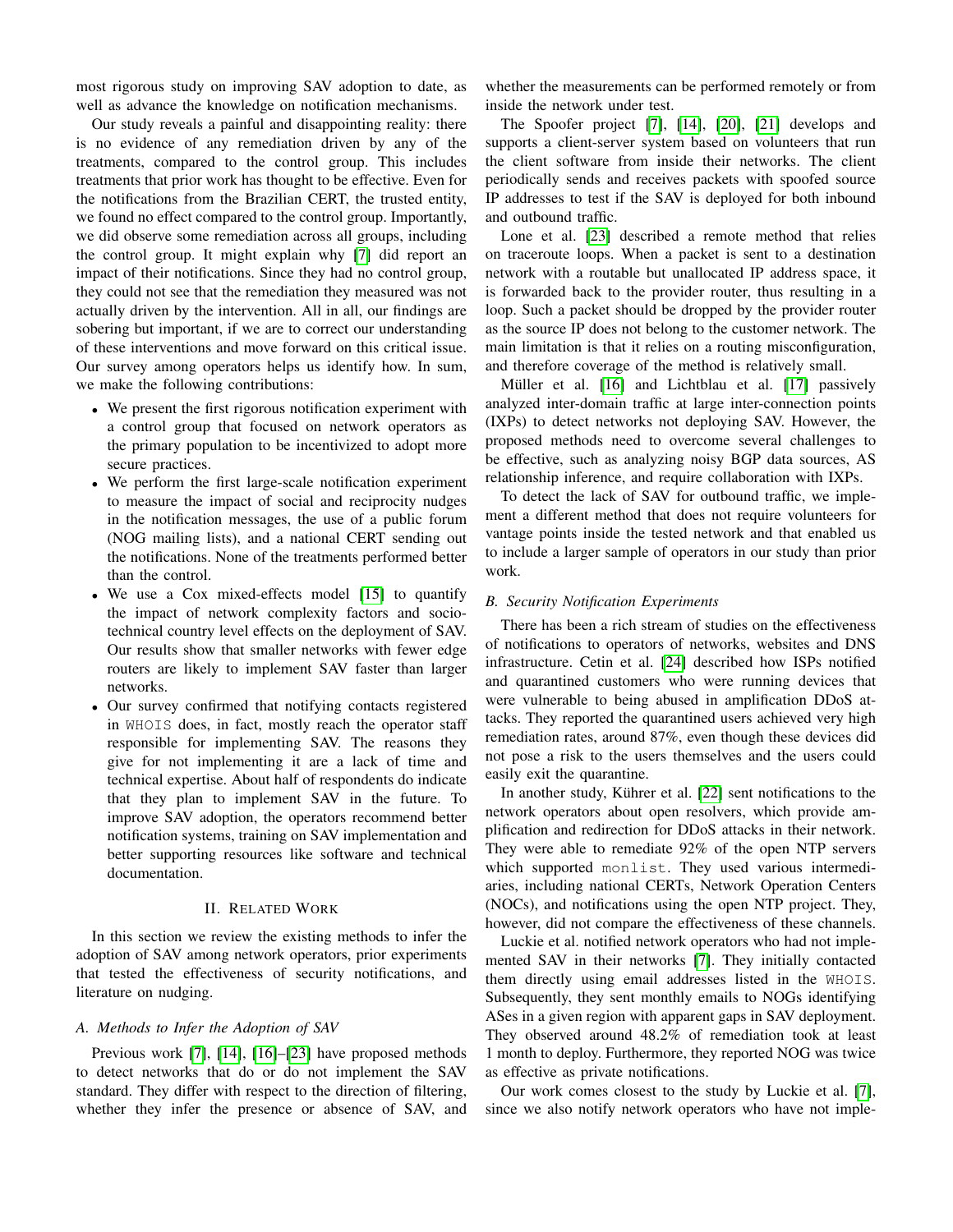mented SAV in their networks. However, their analysis of the impact of their interventions was based on observational data, not a randomized control trial. The lack of randomization and a control group makes causal inferences about the impact of notification on SAV deployment less reliable. Moreover, we also tested the significance of interventions using nudges and the impact of sending notifications through national CERTs on remediations. Another difference is that our study is based on a much larger sample [\[12\]](#page-13-9), [\[13\]](#page-13-10). Our technique to detect SAV via open resolvers has two advantages over Spoofer data [\[7\]](#page-13-6): we find 10 times more providers that are not compliant (Oct 2020– Feb 2021) and we are not dependent on volunteers, so we can reliable re-check the identified networks for remediation.

In summary, we present the first study using randomized control trial to measure effectiveness of notifications on SAV remediations. We also tested the impact of social and reciprocity nudges on compliance.

*a) Notification Channels:* Previous studies have utilized various channels for reaching out to the network operators: the "abuse email" listed in the WHOIS database [\[25\]](#page-13-20), physical letters [\[8\]](#page-13-7), [\[26\]](#page-13-21), and manually collected email addresses, postal addresses, phone numbers, and social media contacts [\[26\]](#page-13-21). Other studies used the authorized intermediaries, such as national CERTs [\[11\]](#page-13-8), [\[12\]](#page-13-9), [\[27\]](#page-13-22), or clearinghouses, to deliver the notifications.

Max et al. [\[8\]](#page-13-7) more than doubled the remediation rates for non-GDPR compliant websites (from 33.9% to 76.3%) by sending using physical letters instead of emails. Despite the effectiveness, sending notifications via post costs time and money: Maass et al. [\[8\]](#page-13-7) spent around 5,000 Euros on postage alone to notify 3,997 non GDPR compliant websites. On the other hand, sending email using WHOIS record also presents challenges. Previous studies have experienced a bounce rate of over 50% in some cases [\[28\]](#page-13-23), [\[29\]](#page-13-24). In our paper we prioritize contacts from peeringDB over WHOIS, where available. We explain this further in the methodology section.

#### <span id="page-2-1"></span>*C. Behavioral Nudges*

Behavioral science literature suggests that nudges and minor changes in the framing of a message may lead to a higher compliance with a recommendation and drive the behavior change [\[30\]](#page-13-25)–[\[32\]](#page-13-26). For example, in the security domain, previous studies have found that nudges are effective in motivating users to choose stronger passwords [\[33\]](#page-13-27), update software [\[34\]](#page-13-28), and make better online privacy and security choices [\[35\]](#page-13-29). Some common nudges utilize social comparison, authority, and reciprocity mechanisms to influence behavior. Specifically, *social comparison* raises normative behavioral expectations by contrasting target individual's behavior with the behavior of other people in their social group [\[36\]](#page-13-30), [\[37\]](#page-13-31). Making a request on behalf of *authority* is another persuasion technique leading to higher level of compliance than requests made by someone without authoritarian power [\[38\]](#page-13-32)–[\[40\]](#page-13-33). Finally, in social psychology, *reciprocity* indicates a social norm that encourages people to respond to a positive or kind action with another positive or kind action [\[41\]](#page-13-34)–[\[44\]](#page-13-35). For example, in

the 'repeated helping game' participants were more likely to provide costly help to other participants if they had received such help from them in previous rounds [\[45\]](#page-13-36), [\[46\]](#page-13-37).

In our study, we leveraged social comparison, authority, and reciprocity mechanisms in attempt to improve the effectiveness of notifications and nudge network operators to deploy SAV.

## III. METHODOLOGY

We first explain the forwarders-based method for identifying operators who did not implement SAV. We then describe the experimental treatments and random assignment method. Finally, we discuss the design of the post-RCT survey.

#### *A. Vulnerability Discovery*

To identify networks that do not implement BCP38, we leverage a technique that uses misbehaving forwarding open resolvers as vantage points. It was proposed by Mauch [\[47\]](#page-13-38) and later implemented by Kührer et al. [\[22\]](#page-13-19) and Lone et al. [\[13\]](#page-13-10). Figure [1](#page-2-0) illustrates the idea of the method. A Scanner (controlled by us) with IP 192.0.2.32 sends a DNS query to a misbehaving DNS Forwarder (with IP 203.0.113.54) to resolve the randomly generated random.example.com subdomain (Figure [1a](#page-2-0)). When the Forwarder receives the DNS query, it does not rewrite the source IP with its IP before forwarding it to a Recursive Resolver (e.g., 8.8.8.8) located outside the network under test. If the network hosting the vantage point has not deployed SAV, the forwarded query will reach the Recursive Resolver (Figure [1a](#page-2-0):  $2<sup>nd</sup>$  packet). The recursive resolver will perform a query resolution and return the query response directly to the Scanner under our control. Another possibility is that when the Forwarder receives a DNS query, it correctly rewrites the source IP address with its IP address and then passes it to the Recursive Resolver (Figure [1b](#page-2-0)).However, the forwarder sends the response from the recursive resolver to our scanner without rewriting the source address (Figure [1b](#page-2-0):  $4<sup>th</sup>$  packet). If the network does not implement SAV at the network edge, it will arrive at our Scanner with a spoofed IP address belonging to the Recursive Resolver.



<span id="page-2-0"></span>Fig. 1. Methodology to infer absence of SAV using forwarding resolvers.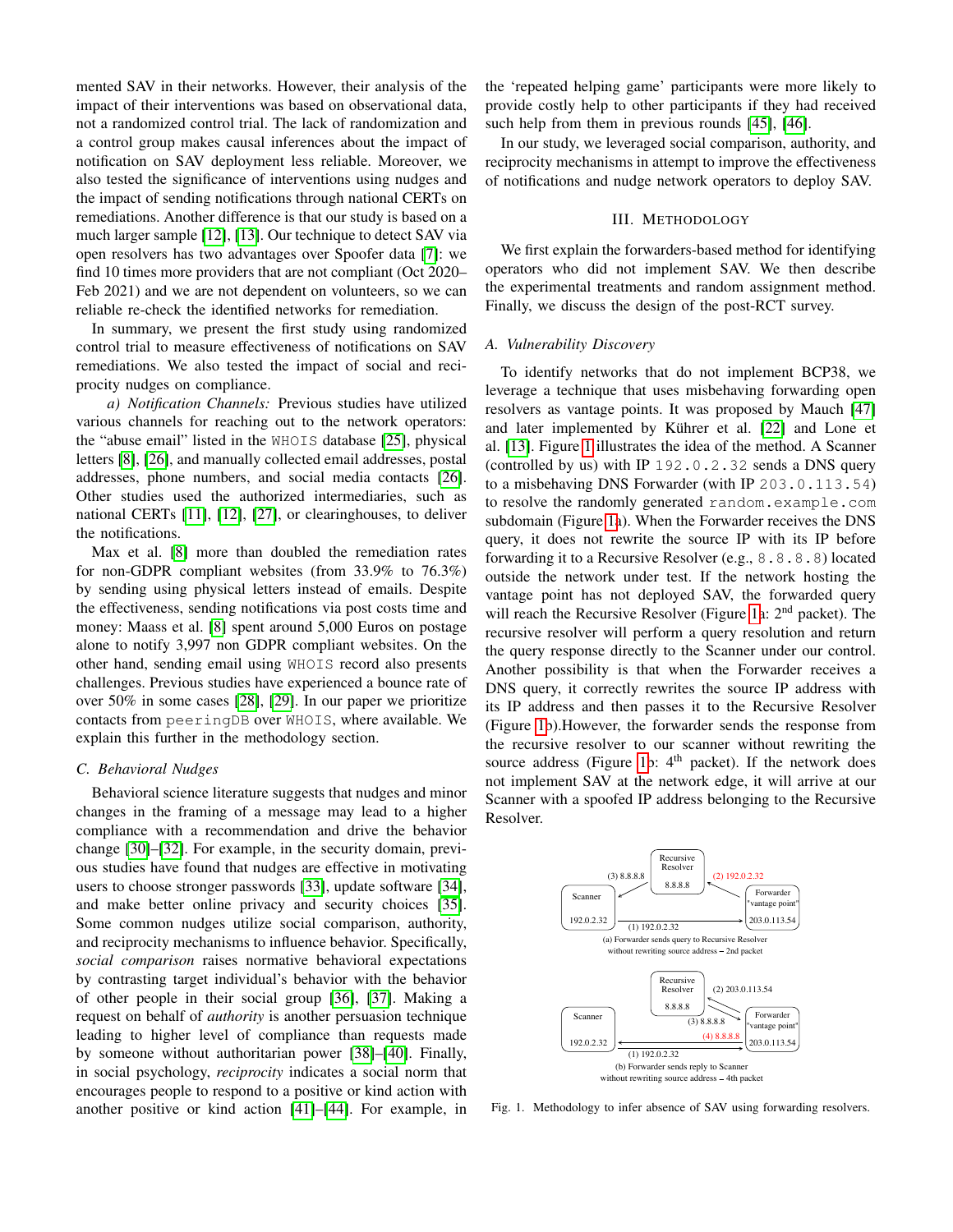We performed Internet-wide forwarders-based scans of IPv4 space weekly between September 2020 and February 2021 to identify misbehaving DNS resolvers in each routable network. We mapped their IP addresses to their ASNs and inferred 2,433 ASes operated by 2,320 providers in 118 countries had not at least partially deployed SAV for outbound spoofing. We also used the Maxmind GeoIP database [\[48\]](#page-13-39) to map the IP address of misconfigured forwarders to their respective countries. Finally, we extracted contact addresses of the ASes using peeringDB [\[49\]](#page-13-40) and WHOIS [\[25\]](#page-13-20). We also identified the relevant national CERT for each country using the APIs from FIRST [\[50\]](#page-13-41) and SEI [\[51\]](#page-13-42) and via manual search. The Spoofer project already sends notifications to NOG mailing lists. We utilized Spoofer's NOG lists to map IP addresses in each country to the relevant NOG mailing list, if one was available.

The study population is network operators where we observed a lack of SAV with the technique explained above, which we operationalized as ASes with unique WHOIS contact email addresses. If two ASes had the same contact email address, we would assume they belong to the same operator and collate them. So to put it differently: the study population consists of 2320 unique WHOIS email addresses representing that number of operators.

*Limitations of remediation tracking:* Our data set that observes IP spoofing via misconfigured forwarders presents a few challenges to infer remediation. If a vantage point no longer shows up in our scan, this could mean the operator implemented SAV, but it could also mean the vantage point (temporarily) disappeared for other reasons. There could be DHCP churn [\[52\]](#page-13-43), which means the forwarder's IP address changed, though this will be to another address in the operator's IP space. The user of the device could also switch it off. Or the operator could fix the misconfiguration, thereby making the device no longer send spoofed packets.

These factors mean that observations of spoofed traffic will appear and disappear also when there is no change in the adoption of SAV. If we have multiple vantage points for a network, then the impact of these measurement issues will be limited. Averaged across all weekly measurement cycles, we have more than one vantage point in 73% of all ASes. More importantly, the random assignment of our RCT design controls for this measurement problem. It will affect treatment groups and the control group more or less equally, meaning we can still reliably observe the impact of the treatments on remediation by looking at the difference among those groups.

To corroborate our findings on the presence or absence of SAV, we also included advice in the notification to run the Spoofer client, which can more directly observe SAV. However, only a small number of operators appeared to have done so (see Section [IV-D\)](#page-8-0). While Spoofer is more reliable, it requires volunteers to run the test and has lower coverage of networks than the open resolver-based method.

## *B. Experimental Design*

To explore the effectiveness of notifications, we designed a large-scale randomized control trial (RCT) experiment. In an RCT, the subjects are randomly assigned to control and treatment groups. The effectiveness of the treatments are then assessed based on the comparison of the remediation rate in each treatment group with the control group. If the treatment is significantly different than the control group, researchers can confidently conclude that the intervention was successful.

We designed eight experimental treatments along two dimensions: delivery channels and message content. Figure [2](#page-4-0) illustrates our experimental treatments, which we will now describe in more detail.

In every treatment group, using the communications channel associated with that treatment (see [III-B1\)](#page-3-0), we sent notifications about the discovered vulnerability and provided recommendations to deploy SAV, along with a link to the test that revealed the vulnerability and additional resources about remediation strategies. Beyond this baseline, in the nudging conditions, we added additional short nudging sentences (see [III-B2\)](#page-4-1). We also shortened the version of the baseline text for the NOG mailing list, to be consistent with the Spoofer notifications.

One of the requirements of randomized control trial experiments is to prevent contamination between the treatment and control groups. To fulfill this requirement, we built a public-facing website with private links for each operator with information only about their own network.

<span id="page-3-0"></span>*1)* Notification Channel Treatments: We used three channels to deliver our notifications: (*i*) direct emails to the operators; (*ii*) emails to the national CERT, with the request to notify the non-compliant operators in their country, including Brazilian NIC; and (*iii*) emails to NOG mailing lists. In Brazil, we were fortunate to be able to partner with NIC.br, a trusted institution in a similar position as the national CERT. While NIC.br assured us to send the notifications to Brazilian operators assigned to the CERT treatment, we did not receive such assurance from CERTs in other countries. Therefore, NIC.br presents a special case within the CERT treatment group.

*a) Direct Emails:* The operators assigned to this treatment received the notification via a direct email. To find the contact addresses for ASes in our data set, we use the following process. We first check if there is a technical contact in either peeringDB [\[49\]](#page-13-40) or WHOIS [\[25\]](#page-13-20). If both of them have an address and it is different, we prioritize the email address from peeringDB. We preferred peeringDB because it has been used in previous studies [\[53\]](#page-13-44), [\[54\]](#page-14-0) and they found the database up-to-date. If there are no technical addresses, we would use the listed abuse contact addresses, where we again prioritize the address from peeringDB. We preferred using the technical contact address, where possible, because we assumed that the odds would be higher to reach network engineering staff via that address rather than via the abuse address, which is managed by abuse handling departments.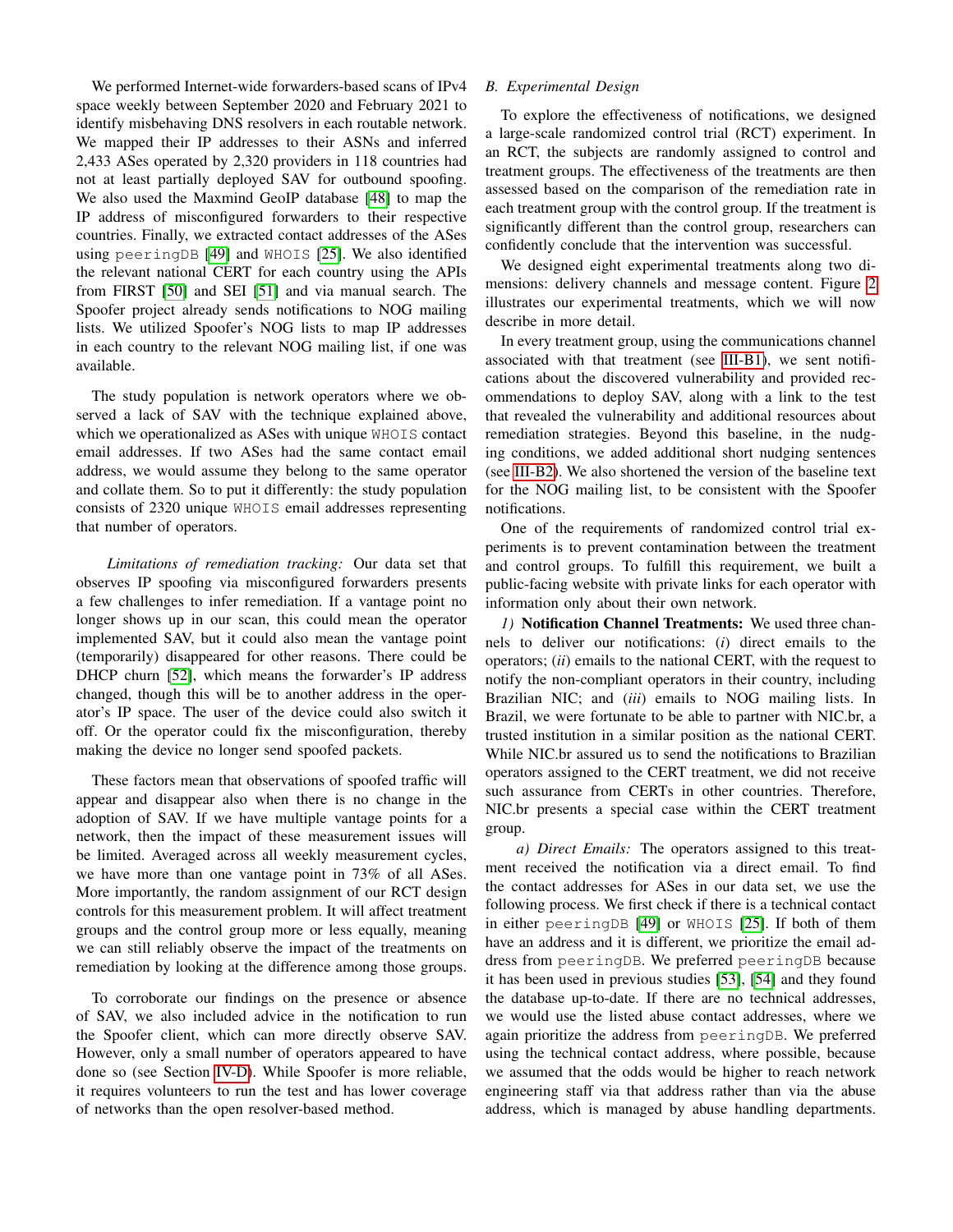

<span id="page-4-0"></span>Fig. 2. Random assignment process and experimental treatments. The number of operators assigned to each treatment is included in parentheses

Implementing SAV requires reconfiguration of routers. This is better suited for the role of network administrators.

*b) Notifications to CERTs:* In the second treatment group, we sent the notifications to national CERTs and requested they forward the notifications to the operators. We asked CERTs to use the text of notification that we designed for the operators, to preserve the consistency of the notifications across groups (see Appendix [A\)](#page-14-1). Since this channel is indirect, it requires the cooperation of CERTs to forward our message to the relevant network operators. We have no way of ensuring that the messages were actually forwarded. This treatment leverages the CERT's role and reputation (or *authority*, as discussed in Section [II-C\)](#page-2-1), so we can empirically measure whether they fulfill this role. We hypothesize that operators are more likely to take action if they receive a notification from CERT compared to an email from university researchers.

*c) Notifications Directly from CERT:* As we explained earlier, we partnered with NIC.br, a trusted CERT entity in the Brazilian operator community that routinely sends notifications about vulnerabilities to operators. This allowed us to set up a separate treatment where the CERT itself would issue the notifications. In contrast to the CERT treatment outside Brazil, the messages in the Brazilian CERT treatment would be directly sent by NIC.br, in Portuguese, and from their official email address. We hypothesized that the notifications are more likely to have impact if they come from an entity trusted by the network operator community. This allowed us to perform the first experimental test whether messages from CERTs, a critical player in the security ecosystem, have more impact than those of researchers. (An earlier study [\[27\]](#page-13-22) also sent notifications to CERTs, but these were meant to be forwarded by the CERTs to the final recipients, the same as in our 'notifications to CERT' channel (b). The researchers could not ascertain if the CERTs actually forwarded the notifications.) To limit the effort required from NIC.br, we asked them to conduct only one treatment. This is consistent with how we approached all other CERTs: each received only a single treatment and a single message to forward to operators. Different CERTs were assigned to different treatments.

*d) Notifications to NOGs:* In the third group, we bundled our notification with the Spoofer notifications sent by the NOG lists. The Spoofer project measures the absence of SAV using a client-server application [\[7\]](#page-13-6). The project has been sending monthly emails since Dec 2018. The operators are used to these messages and already know that it is about missing SAV. In terms of what operators are covered by either data set, the Spoofer data has minimal overlap with our open-resolver data. We discuss the comparison in more detail in the section [IV-D.](#page-8-0)

The advantage of bundling the notifications and combining the measurements is that it saves network operators from receiving multiple emails about the same problem. Moreover, we hypothesize that publicly identifying the ASes on NOG mailing list would encourage them to deploy SAV more than when they receive this message through a private channel.

<span id="page-4-1"></span>*2)* Nudging Treatments: In the CERT and private-email treatment groups, we differentiated our messages by incorporating specific nudges aiming at further motivating network operators to implement SAV. We created three conditions in each group: (*i*) the baseline message, which only contained the guidelines for the operators to understand the issue and how to fix it; (*ii*) the baseline message plus a social nudge; and (*iii*) the baseline message plus a reciprocity nudge. The full text of notifications is included in Appendix [A.](#page-14-1)

In the social nudge condition, we urged the operators to deploy SAV and pointed out that most providers have already done so. To this purpose, we added following text to the content of the notification: "Note that 75% of network operators in the world already deploy BCP38 in their networks. Deploy BCP38 in your network to become one of them."

In the reciprocity condition, we asked the providers to return the favor to operators who did implement SAV, thus reducing the attacks on everyone else, including the recipient. We added the following text to the baseline message: "Note that your network is receiving fewer DDoS attacks because other networks have deployed BCP38. Return the favor - deploy BCP38 in your network to make the Internet more secure."

We chose encouraging (positive) framing of the nudges to the providers, rather than 'naming and shaming' (negative), because positive framing has been shown more effective in driving behavior change than negative framing [\[55\]](#page-14-2)–[\[57\]](#page-14-3).

*3)* Treatment Group Assignment: We use the data on the operators who lack SAV from October 2020 and randomly assign them—or more precisely, the unique WHOIS contact addresses for the ASes—to the experimental groups. We first separate the population in Brazilian and non-Brazilian operators (Figure [2\)](#page-4-0). The special Brazilian CERT treatment meant we needed to randomly assign the Brazilian operators separately from the rest of the world. Then in both branches, we randomly assigned each operator to a treatment or control group. We had five treatment groups and one control group for the Brazilian sample, and seven treatment groups and one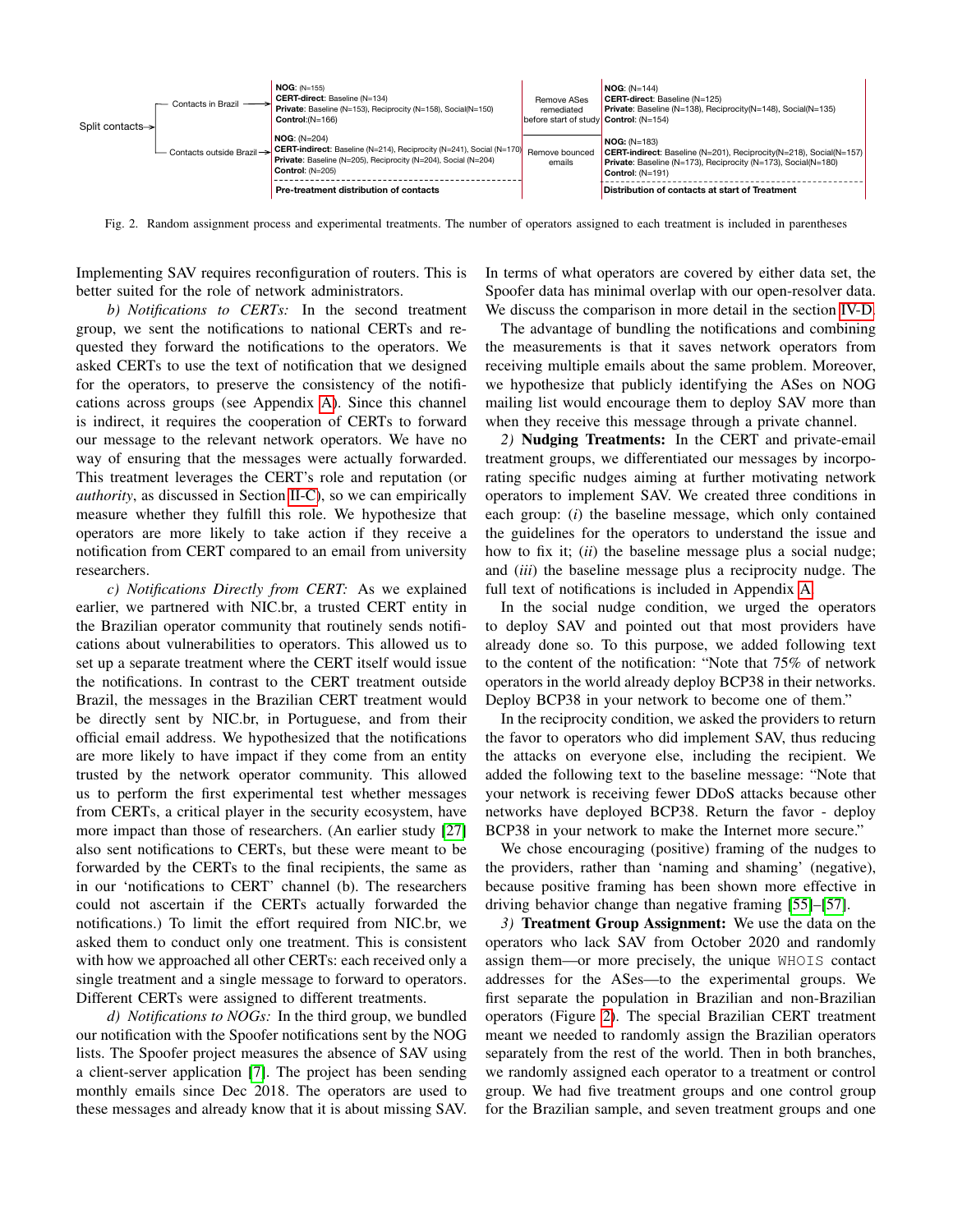control group outside of Brazil. The treatments are the same, except for the CERT group, which outside of Brazil includes two additional treatments for the social nudges. In total, we apply eight different treatments.

We had to modify the assignment process since CERT and NOG treatments operate at country-level: instead of assigning the operator contacts, we assign a country to a treatment group. The process becomes complicated since we want to have a balanced population across treatments, and the number of operators in each country is not the same. We designed our solution based on a best-effort algorithm to distribute contacts among different groups. We run the algorithm separately for contacts in Brazil and contacts in other countries. In each assignment, our random algorithm first validates if it can assign the contact to the treatment group. This is not always the case for the CERT and NOG treatments. For a few countries we have no contact point for a national CERT or for a NOG mailing list. If, for a specific operator, we have no CERT or NOG mailing list in our data set, the algorithm randomly selects another operator.

Under some conditions, the randomization could lead to unbalanced assignments. Stratification would then be used to ensure balanced treatment groups. However, methodological studies [\[58\]](#page-14-4) have shown that in moderate and large samples, like ours, random assignment and stratification achieve similar variances. Furthermore, we checked various network and economic factors after the assignment to determine if the groups were in fact balanced. We statistically tested the group differences using ANOVA for: average AS size (i.e., number of IPv4 addresses calculated using longest matching prefixes in BGP announcement per AS), number of misconfigured forwarders, number of countries, number of stub ASes, membership of MANRS, Gross Domestic Product, and ICT Development Index assigned to each group. We found no statistical difference between the groups, which means they were similar for these variables.

*4)* Preventing Treatment Spillover: We designed the study to prevent contamination between the treatments. We built a website with an interface to the data on the noncompliant IP addresses and ASes. It also includes a detailed explanation of our methodology to infer the lack of SAV aided by dynamically generated diagrams containing misconfigured IP addresses and information on how to reproduce the result.

The website segments the information for different groups and recipients and does not contain any information for the control groups. We created separate sub-domains for CERT, NOG, and privately communicated treatments. We then generated unique URLs for each subject in the treatment. To prevent contamination within the private group, we sent individual links in our notification. The URLs only gave them access to the misconfigured IP addresses mapped to their ASes.

Similarly, we drafted a message for the CERT to forward to the ASes assigned to them. We instructed CERTs to append the AS number at the end of the URL to create a unique link for the operator they are contacting. Operators notified by CERT could potentially tinker with the URL to find information about other operators assigned to the CERT group. However, they cannot find information about other treatment groups since a different sub-domain segregates them.

The notification to the NOG contains all the ASes and IP addresses assigned to the notified NOG. They cannot view operators assigned to other NOGs, since they are segregated via unique URLs. NOG treatment was likely to be seen by some operators in other treatments, but the NOG message had no information on operators in those other treatments. The website had no data on the control group.

#### *C. Notification Procedure*

We launched our first campaign on Oct 8, 2020 and sent notifications to 2,563 operators, and continued to conduct weekly scans to observe the remediation of IP spoofing. For operators that did not remediate, we sent a second message on Dec 8, 2020. We analyzed the remediation data until Feb 28, 2021. This meant that operators had about four months to implement SAV since our first notification.

Of all our emails, 102 (4%) bounced. In those cases, we retried with an alternate email address where possible, and reached additional 30 contacts. Eventually, we removed 72 contacts which we could not reach. Around 97% of our emails reached the recipients, which shows our approach to prioritize peeringDB and technical contacts gave improved reachability compared to previous studies, where in some cases the bounce rate was over 50% [\[28\]](#page-13-23), [\[29\]](#page-13-24). In most cases, we got an automated reply that confirmed they had received the email and a ticket has been opened or someone would follow up. The German CERT copied us in cc in the forwarded notifications to the operators.

## *D. Post-Experiment Survey Design*

To further understand the challenges in deploying SAV and contextualize the interpretations of our experimental findings, we designed a short survey aiming at collecting feedback from the operators. The survey has four main objectives. First, to understand the security challenges faced by network operators and what role SAV and DDoS play among them. Second, to understand if the notification has reached the correct contact person and preferable method for providers to receive similar notifications. Third, to understand the challenges in implementing SAV and whether the content of our notifications and referenced resources were sufficient for operators to deploy SAV in their network. Finally, we wanted to solicit suggestions on how to improve the notification process in general. Our survey was partially inspired by Lichtblau et al. [\[17\]](#page-13-17), who in 2017 surveyed network operators about the impact of spoofing on their network, their filtering strategies, and challenges in the adoption of SAV.

In the survey, we asked participants about four main topics: 1) what security issues they believe their networks have, and how they discover them; 2)whether they have implemented or have planned to implement SAV and a subsequent question on their chosen methodology to deploy filtering from operators with SAV 3) who is responsible for implementing SAV in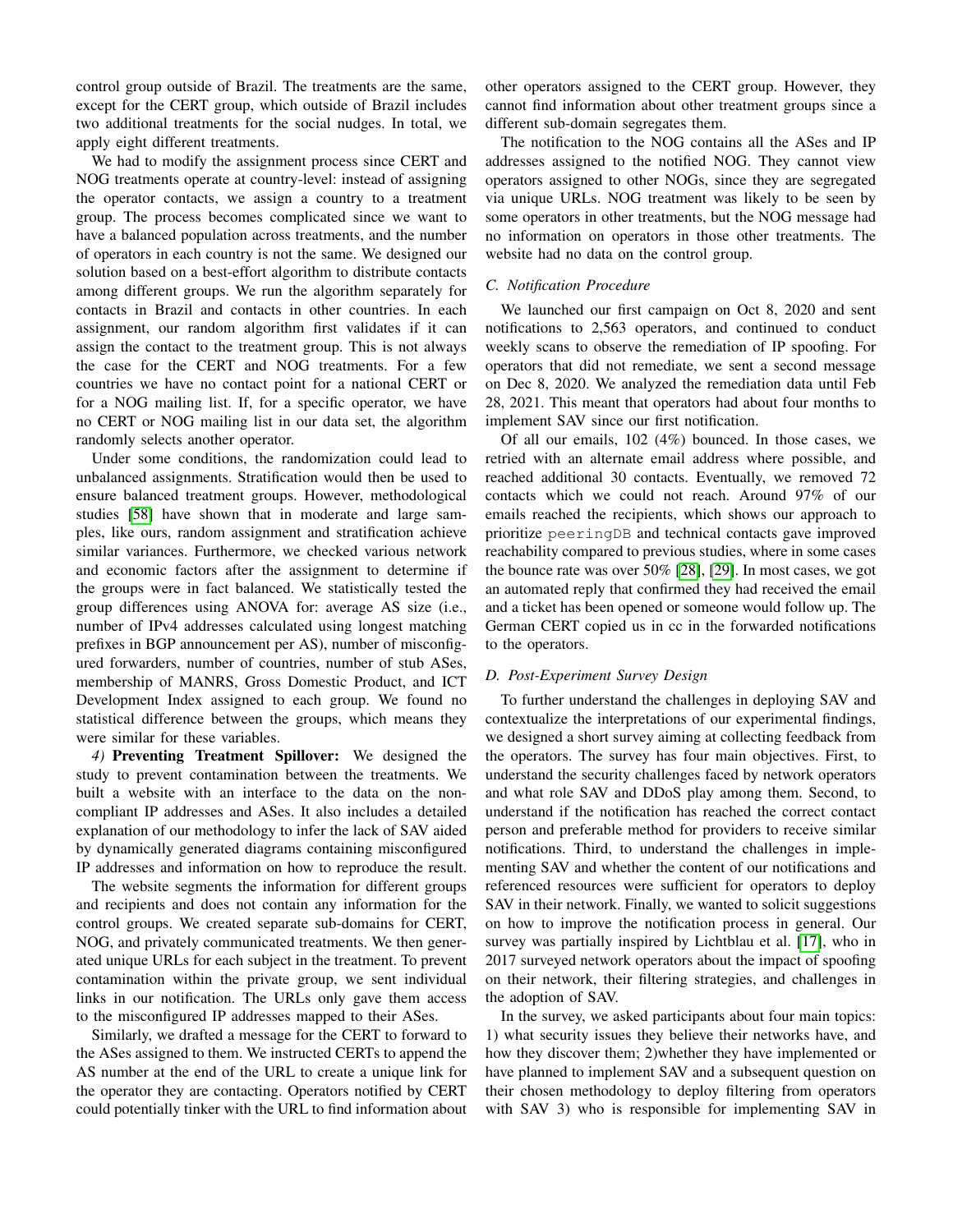their organization, and whether the issue was escalated to the responsible entity; 4) whether MANRS guidelines provide sufficient information on how to implement SAV, what other strategies can help achieve better compliance, and how would network operators prefer to be notified about IP spoofing issues. The full questionnaire is included in Appendix [B.](#page-16-0) As compensation for their valuable time and comments, we offered all respondents a 50 Euro gift card through a raffle with a 1:15 chance of winning. Participants were offered an option to stay anonymous and let us donate the prize to a charity.

## *E. Ethics*

We had a detailed discussion with the university's IRB and received clearance to conduct the notification experiment and the survey. Our study followed all the active monitoring guidelines for ethical network measurement research [\[59\]](#page-14-5), including creating a web page running at the IP address of the scanner, communicating with Internet response teams, and providing an opt-out option for operators.

We conducted our own scans since there is no existing public dataset that reveals non-compliance for SAV using our methodology. It is important to note that our scans are different from scans that aim to detect open resolvers, since we track responses that arrive from a different source IP address than the probed address. This means we cannot use existing data from open resolver scans conducted by Shadowserver and others. We randomly distributed our queries across the IPv4 address space, so the scanner does not consistently query the same AS before moving on to the next one. Furthermore, in line with the Menlo report [\[60\]](#page-14-6), we considered that the marginal negative impacts of these measurements are outweighed by the beneficence of improved SAV adoption and reduced spoofed attack traffic. We only received two requests to opt-out and we immediately removed their IP ranges from the study.

Finally, we asked for consent from providers at the start of the survey and explained to them that we will anonymize their responses before publishing them. We offered compensation in the form of a lottery with gift cards. If they did not want to receive gift cards due to the nature of the job or for any other reason, we gave them an option to donate the amount to a charity and stay anonymous.

## IV. RESULTS

In this section, we analyze the impact of our notifications on remediation rates across different treatment groups. We start by examining remediation at three different levels: organization, AS, and prefix level. Then, we compare the remediation rates between CERT and NOG treatments.

## *A. Organization-Level Remediation*

We start the analysis at the organizational level. Organizations can operate multiple ASes and while the SAV compliance can differ per AS, the decision to implement SAV can be driven by organizational policies. Therefore, we bundled the ASes with the same contact email address together as they



<span id="page-6-0"></span>Fig. 3. Contact remediation survival plots for organizations in World excl. Brazil (left) and in Brazil (right).



<span id="page-6-1"></span>Fig. 4. Remediation per treatment group for countries that also received a notification in CERT Social group.

are most likely sibling ASes under the same administrative domain. Thus our unit of analysis is contact email addresses for the ASes. Our data set contains 200 (8.6%) contacts with more than one AS registered in WHOIS.

We only consider remediation as successful if all ASes under the contact email address do not appear in our scans after we have notified them. It is a high bar to pass since it might miss partial compliance, where providers might be remediating some ASes in their network or just a part of their AS.

To understand the differences across the groups, we compute the Kaplan-Meier survival curves per group as shown in Figure [3.](#page-6-0) On the y-axis, we have the probability of an organization deploying SAV t days after they received the notification (x-axis). This is estimated taking into account the number of organizations that had deployed SAV at time t divided by the total number of organizations that had not deployed SAV at time t. Overall, the survival curves show the same downwards trend for all the groups including the control. In Brazil, the NOG and Private Social groups do slightly better: they remediated 10% and 6% more than the control group, respectively. In the rest of the countries, networks in the NOG group remediated 5% more than in the control group.

To check whether these differences in remediation rates are statistically significant, we ran the log-rank test comparing the survival curves of the control group with the treatments. It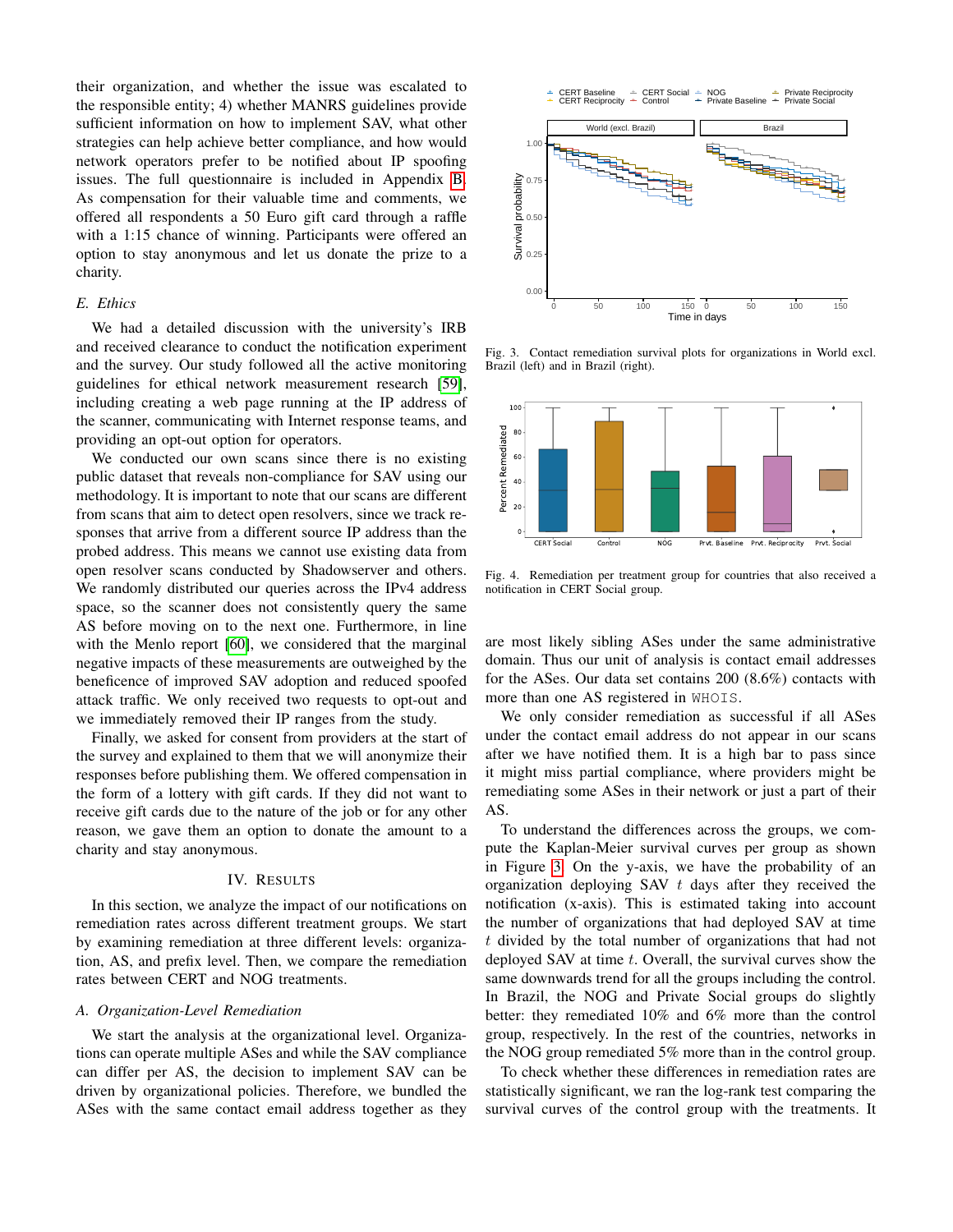tests the null hypothesis  $H_0$ :  $S_1(t) = S_2(t)$  for all t where the two exposures have survival functions  $S_1(t)$  and  $S_2(t)$ . We consider ( $\leq 0.05$ ) as statistically significant. Confirming our initial visual observations, most of the groups did not have significantly different remediation rates. Only the result for the NOG group in Brazil is weakly statistically significant  $(p = 0.049)$ . However, in light of how many treatments we tested, a 1 in 20 probability of this outcome being due to chance, is actually quite plausible. So we do not see this as enough evidence of an impact of that treatment group.

For all countries except Brazil, we also observed the CERT Social group remediated slightly slower ( $p = 0.043$ ) than the control group. To understand why the CERT Social group remediated slower than the control group, we investigated the distribution of organizations at the start of our analysis in [Fig](#page-4-0)[ure 2.](#page-4-0) There are 34 (17.8%) fewer contacts in the CERT Social group than in the control. Hence, the baseline probability of remediation is also lower. Some network operators might have upgraded their routers or policies, which we count as baseline, or natural, remediation. In Figure [4,](#page-6-1) we compare remediation in the CERT Social group with other groups. We observe that remediation for contacts in the CERT Social group is similar to the control, NOG, and Private Social groups. Moreover, the average remediation in the CERT Social group is around 54%, while the average is only slightly higher for the rest of the countries (58%). In short, we can conclude that remediation in the CERT Social group is worse than in the control group mainly due to sampling differences.

#### *B. Partial Remediation*

An organization can choose to implement SAV for a few ASes but not for all the ASes they operate. Multiple ASes could also be managed by different teams, especially if these are located in different countries. Similarly, due to technical reasons like ASes not being stub or multihomed networks, operators might not be able to implement SAV in their entire network. To further investigate this, we analyzed partial remediation measured as the number of ASes and prefixes within an organization that implemented SAV within the study period.

AS-level remediation: Figure [5](#page-7-0) shows the survival curves using ASes as unit of analysis. The results are almost identical to the organization-level results. The global remediation rates are not significantly different between the treatments and the control group. Only the ASes in NOG group in Brazil remediate significantly faster than the control group ( $p = 0.05$ ).

Prefix-level remediation: Remediation can also occur at the prefix level, having both SAV compliant and non-compliant prefixes within the same AS. Figure [6](#page-7-1) shows the survival curves of remediation using BGP prefixes as unit of analysis. Similar to both the organization-level and AS-level remediation, we observe no significant difference between the groups. Again, the only exception is the NOG group which remediated slightly faster than the rest of the groups.



<span id="page-7-0"></span>Fig. 5. AS remediation survival plots for ASes in the World excluding Brazil (left) and in Brazil (right).



<span id="page-7-1"></span>Fig. 6. Prefix remediation survival plots for World excluding Brazil (left) and in Brazil (right).

#### *C. Main Experimental Effects*

In this section, we analyze the differences in remediation rates across different experimental groups. We use relative risk ratio (RR) as a descriptive statistic to measure the probability of deploying SAV in one group compared to the probability of deploying SAV in the other group.

*1) Impact of the CERTs Groups:* We further compared the remediation across the CERT groups. Our motivation was to explore if there are significant differences between national CERTs. We calculate relative risk ratio between each pair of CERTs. In simple terms, this ratio produces a factor by which one CERT is different from the other in terms of remediation rate.

[Figure 7](#page-8-1) only displays the countries for which risk ratios the differences in remediation—were significant. We determine the significance by looking at the confidence intervals (CI). If the CI includes the value 1, the RR is not statistically significant. If CI contain 1, it would mean that the relative remediations have no difference [\[61\]](#page-14-7). We interpret the figure row-wise for each national CERT. For instance, France had 4.2 times higher remediation rate than Argentina. In our sample,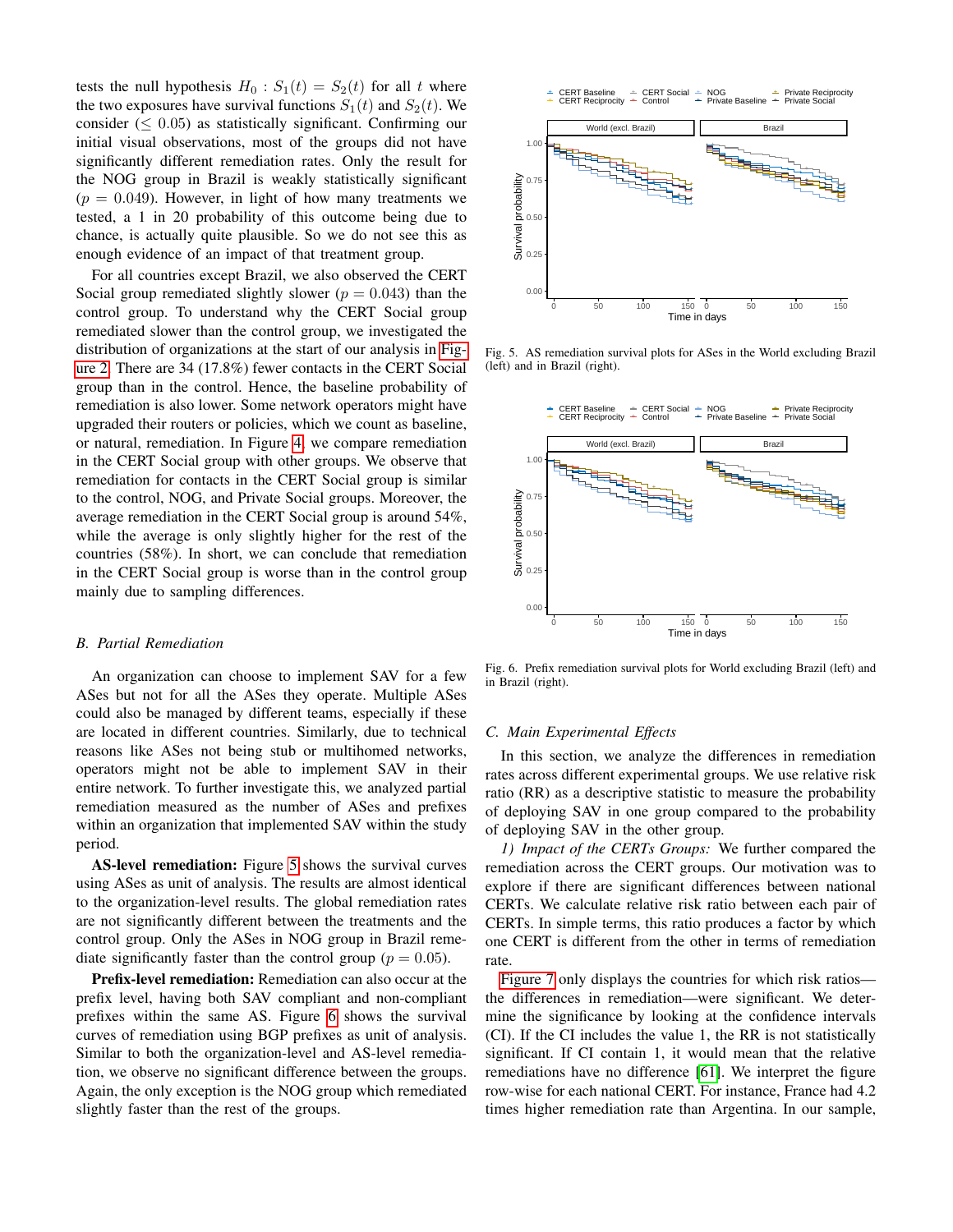

<span id="page-8-1"></span>Fig. 7. Relative risk ratios among countries in the CERT group. Only the countries with significant risk ratios are displayed.



<span id="page-8-2"></span>Fig. 8. Relative risk ratios among countries in the NOG group.

only networks in France, Iran, Iraq, and the Netherlands assigned to the CERT group were more likely to remediate than the other countries.

*2) Impact of the NOG Group:* We also calculated the relative risk ratios between the countries assigned to a NOG experimental group. Figure [8](#page-8-2) only shows the countries that significant differ in remediation. We used the confidence intervals to determine the significance as explained earlier. Germany, France and Lebanon NOG's were more likely to remediate than other countries outside of Brazil in our sample. The RR for Brazilian NOG did not have any significant value, which in other words means that ASes in Brazilian NOG did not remediate more than other countries.

*3) Impact of Nudges on Remediation:* We explore the effectiveness of adding social and reciprocity nudges to the baseline text of notifications on remediation rates. We aggregate data for each of the nudging conditions (baseline, social, and reciprocity) from the different treatment groups and compare them against the control group. In [Table I,](#page-8-3) we show the relative risk of remediation with reference to the control group. All of the nudges have a relative risk of around one compared to the control, which shows the nudges did not significantly impact remediation. In other words, operators that received the notification with a nudge were as likely to remediate as operators in the control group.

<span id="page-8-3"></span>TABLE I RISK RATIOS FOR NUDGING CONDITIONS COMPARED TO THE CONTROL **GROUP** 

| Group               | Remediated | <b>Exposed</b> | RR   |               |
|---------------------|------------|----------------|------|---------------|
| Control             | 112        | 345            | -    |               |
| Baseline (no nudge) | 206        | 637            | 0.99 | $0.82 - 1.2$  |
| Reciprocity nudge   | 175        | 539            |      | $0.82 - 1.22$ |
| Social nudge        | 150        | 472            | 0.97 | $0.80 - 1.19$ |

## <span id="page-8-0"></span>*D. Comparison with Spoofer*

We requested operators to run the Spoofer tool [\[7\]](#page-13-6) to validate if they have correctly deployed SAV. A total of 1,670 ASes submitted tests using the Spoofer tool in the study period (Oct 2019 - Feb 2021). While we cannot know if our request caused the operators to use Spoofer tool, the overlap between the ASes from the Spoofer tool and our methodology is around 12% (296 ASes). It signifies that our experiment did not get contaminated because of the Spoofer project. Note that the Spoofer project sends monthly notifications to NOG lists and often gets presented at conferences. MANRS also recommends using the Spoofer tool to test SAV deployment [\[62\]](#page-14-8).

We also analyzed the remediations reported by the Spoofer tool [\[7\]](#page-13-6). In total across all Spoofer measurements, 98 ASes in Spoofer data implemented SAV in their network during our study period (Oct 2020 - Feb 2021). Of these, 22 ASes overlap with our measurements and 5 of them are in the control group. Since we did not send notifications to the control group, this clearly demonstrates that there is some natural remediation occuring. It is important to note that we sent notifications to 2,563 ASes which had not deployed SAV, while during the study period, the Spoofer dataset revealed only 248 ASes without SAV.

We can conclude from these results that there is limited evidence that operators acted upon our notifications. Moreover, positive remediation rates in the control group signals that factors other than our interventions influenced SAV as well.

#### V. FACTORS AFFECTING REMEDIATION RATES

Multiple factors could have affected remediation rates. Such factors could range from the size and complexity of the network, to the lack of budget and/or expertise. In this section we first identify potential factors that might have an impact on SAV implementation rates, and then quantify this impact through regression analysis.

In response to our notifications, three operators requested additional guidance or information. For instance, one operator claimed that his network was fully compliant. However, in further discussion, with the evidence from the measurements, he acknowledged that part of his network was recently upgraded and was not compliant. The operator subsequently implemented SAV in the network and did not reappear in our measurements. Other operators showed signs they lacked SAV knowledge. For example, two operators did not fully understand our measurement methodology and thought that we were notifying them about open-resolvers in their networks.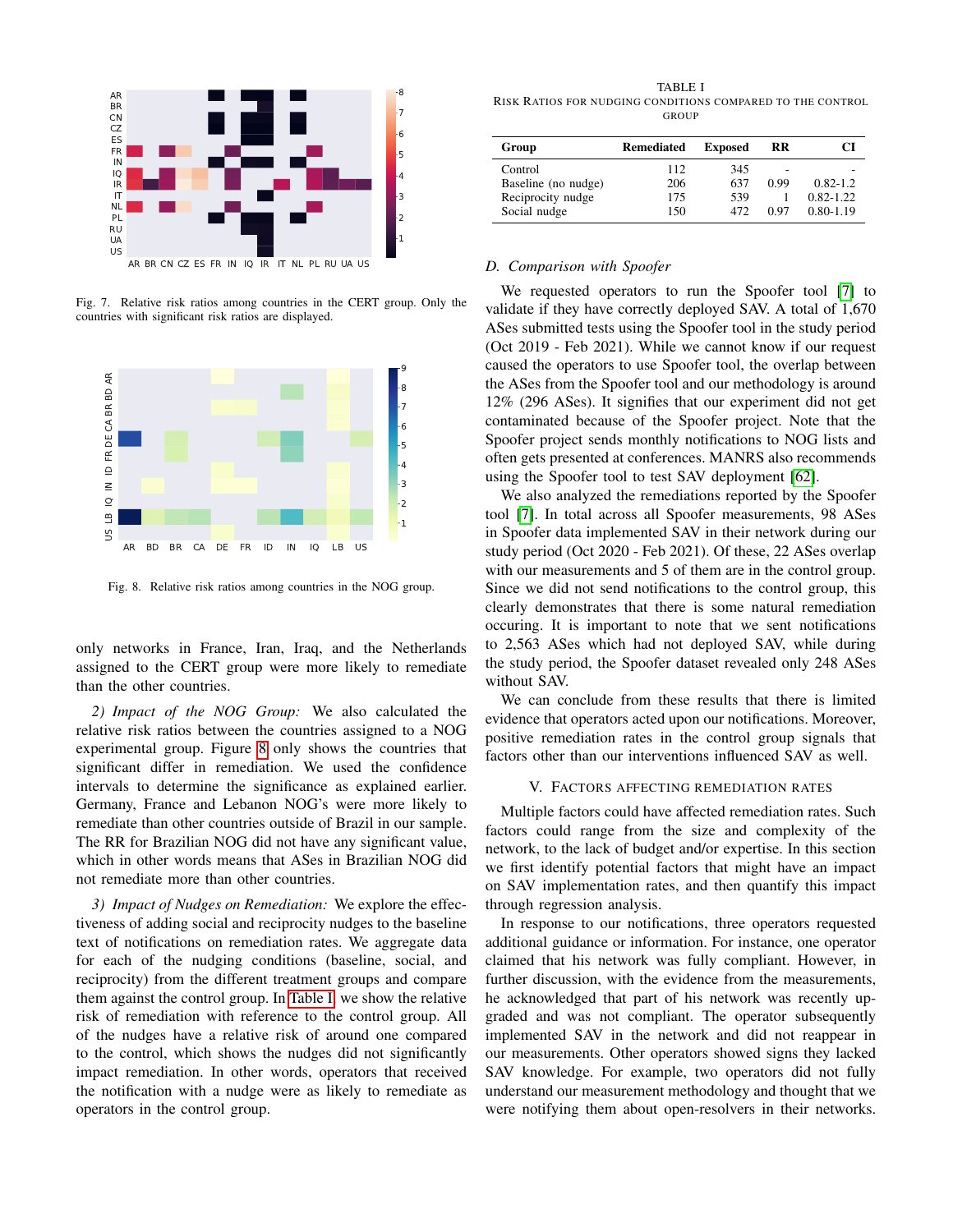We responded with a detailed explanation of our methodology. We did not receive further responses.

This anecdotal evidence suggests that lack of information or knowledge could have influenced the operators' decisions to not implement SAV in their networks. There could also be socio-technical reasons for non-compliance, such as operators in countries with low GDP based on Purchasing Power Parity(PPP), lower Internet penetration, and limited learning opportunities. To further understand the impact of these factors, we built a Cox proportional hazards model with mixed effects. At the multivariate level of analysis, we performed a two-level Cox proportional regression analysis to examine the effects of AS- and country-level characteristics on SAV implementation rate, and to determine the extent to which characteristics at the AS and country levels explain variations in SAV implementation rates. The multi-level Cox proportional hazards model allowed us to account for the hierarchical structure of the data. We hypothesize that ASes are nested within countries with different socio-economic characteristics. This suggests that ASes with similar characteristics can have different SAV implementation rates when operating in countries with different characteristics.

Using the multi-level Cox proportional hazards model, the probability of implementing SAV after receiving the notification was regarded as the hazard. We assessed the assumption of proportional hazard using visual inspections of graphs and statistical tests based on weighted Schoenfeld residuals. Twosided p-values ( $\leq 0.05$ ) indicated statistical significance. As explanatory variables we used socio-technical factors and a set of factors derived from the operators' email responses, including the following:

*CERT*: boolean variable. True if the notification was sent to the national CERT, False otherwise.

*NOG*: boolean variable. True if the notification was sent to the NOG, False otherwise.

*Private*: boolean variable. True if the notification was sent to the technical contact email address of the AS, False otherwise.

*AS size*: numerical variable. We estimated the size of an AS by counting the number of advertised IPv4 addresses. We calculated the size using BGP data from Routeviews project [\[63\]](#page-14-9). We used weekly data for Oct 2020 and calculated the average IP space advertised by the ASes in our data set.

*ISP*: boolean variable. True if the AS belonged to an Internet Service Provider, False otherwise. To check whether an AS is used by an ISP we leveraged Telegeography: the GlobalComms database [\[64\]](#page-14-10). The database contains a highly reliable overview of the main broadband ISPs in each country, drawn from annual reports and market filings. The database contains details of major ISPs in 84 countries.

*Edge Rtr*: numerical variable. This variable is calculated by counting the number of edge routers of an AS. We used CAIDA's Internet Topology Data Kit (ITDK) for March 2021 [\[65\]](#page-14-11) to count the number of border routers per AS. The ITDK consists of routers and links observed in traceroute data collected from multiple vantage points, alias resolution to identify which IP addresses belong to the same router [\[66\]](#page-14-12), and a mapping from router to AS heuristically inferred using bdrmapIT [\[67\]](#page-14-13). We counted the number of border routers for ASes in our dataset connected to other ASes.

*Stub*: boolean variable. True if the AS is stub, False otherwise. We used Caida's AS relationship data [\[68\]](#page-14-14) to determine if the ASes in our data set are stub or not.

*IDI*: numerical variable. This variable represents the ICT Development Index (IDI) which is provided by ITU (United Nations International Telecommunication Union) and represents ICT development per country [\[69\]](#page-14-15). It assigns values from 1 to 10 to each country, with a higher value representing a higher level of development based on various ICT indicators.

In Table [II,](#page-9-0) we present the results from the Cox model. The parameter estimates reported in the *est* column are log-hazard ratios. Their exponentiation produces hazard ratios. P-values indicate the statistical significance of each factor.

<span id="page-9-0"></span>TABLE II COX MIXED-EFFECTS MODEL WITH RANDOM EFFECTS FOR COUNTRIES.

| Parameter      | Est       | Std.err        | <b>P-value</b> | CI               |
|----------------|-----------|----------------|----------------|------------------|
| Fixed effects  |           |                |                |                  |
| <b>CERT</b>    | $-0.06$   | 0.12           | 0.60           | $[-0.29: 0.16]$  |
| <b>NOG</b>     | 0.23      | 0.13           | 0.07           | $[-0.02:0.48]$   |
| Private        | $-0.02$   | 0.11           | 0.85           | $[-0.23;0.19]$   |
| ASsize(ln)     | $-0.06$   | 0.03           | 0.02           | $[-0.11; -0.01]$ |
| <b>ISP</b>     | 0.12      | 0.17           | 0.48           | $[-0.21:0.44]$   |
| Edge Rtr(ln)   | $-0.05$   | 0.02           | 0.00           | $[-0.08:0.01]$   |
| Stubs          | 0.33      | 0.10           | 0.00           | [0.13; 0.54]     |
| IDI            | $-0.05$   | 0.03           | 0.15           | $[-0.11;0.02]$   |
| Random effects |           |                |                |                  |
| Group          | Variable  | <b>Std Dev</b> | Variance       |                  |
| Countries      | Intercept | 0.217          | 0.04           |                  |

The notification channels did not impact significantly the implementation of SAV. Interestingly, only the NOG group has a positive coefficient which indicates that ASes that received a notification via this channel have higher probability of remediating than those in the control group. In particular, the hazard ratio for the NOG group is  $exp(0.23) = 1.25$ . Therefore, notifying operators via NOG increases the probability of remediation by 1.25 times compared to ASes that received no notification.

Regarding the impact of AS size on SAV deployment, the argument can be made on both sides. For instance, bigger networks are more likely to have more resources to implement SAV. On the other hand, smaller networks are likely to have less complex networks and hence require relatively simpler configurations to implement SAV. In our results, we observe that smaller ASes were more likely to implement SAV in their networks. In particular, a 10% increase in the size of an AS, holding all other variables constant, was associated with a 5.82% decrease in the probability of SAV deployment.

The number of edge routers also decreases the probability of remediation. Network operators use multiple links to loadbalance the traffic and avoid a single point of failure. To remediate, operators have to implement filtering policies near all edge routers. We found that networks with fewer edge routers were more likely to remediate after being notified. In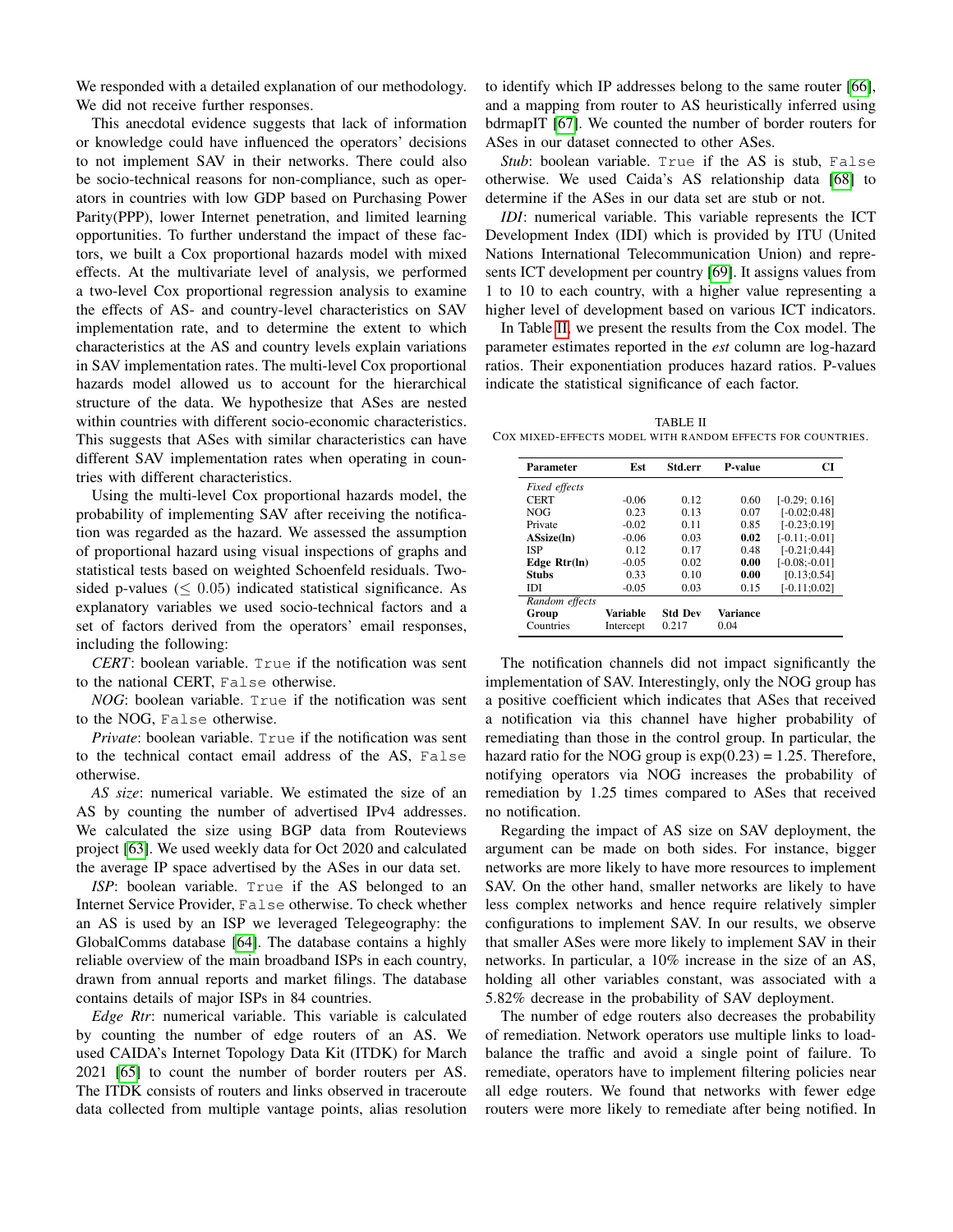particular, a 10% increase in the number of edge routers in an AS, holding all other variables constant, was associated with a 4.87% decrease in the probability of SAV deployment.

There could be technical reasons preventing network operators from implementing SAV in their network. One factor could be having a non-stub or a transit AS. A customer of nonstub AS might not announce all routes to a provider because the AS is a customer of other providers as well. Hence, it is not technically feasible for provider ASes to apply strict filtering policies on their network [\[6\]](#page-13-5). We find that stub networks have 1.4 times higher remediation rate than the control group (holding all other variables constant). The country-level effect, an estimated intercept (excess risk) for each country, has a standard deviation of 0.21. This means that countries that are 1 standard deviation or more above the mean SAV remediation rate will have 1.24 times faster remediation rate than the norm, a modestly small country-level effect.

The other factors we considered did not significantly impact the remediation. One could hypothesize that ISPs would be more likely to implement SAV in their network since most end users are behind their networks and can be abused for an attack. While the hazard ratio sign indicates such relationship, we did not find statistically significant difference in remediation rate for networks that are ISPs compared to the control group. Finally, socio-economic factors defined by the ICT Development Index (IDI) did not influence the remediation, suggesting that the economic situation of a country has no impact on the remediation hazard.

In summary, we can conclude that network complexity plays an important role in remediation, i.e., the networks that are smaller in size and have fewer edge routers are likely to remediate faster. Similarly, stub networks are more likely to implement SAV faster in their network compared to non-stub.

#### VI. SURVEY RESULTS

To gain additional insights and feedback from the participants, we sent out the survey one month after our final notification. We sent a reminder to participate in the survey to non-responders after waiting for a month. We received responses from 32 network operators (less than 2%). While sample size does not allow us to make statistical comparisons between treatment groups, we believe that survey responses provide useful clarifications for interpreting our results.

*a)* Vulnerability Awareness: Ninety percent of survey respondents knew they had not deployed SAV, either because of the Spoofer tool test (30%), notifications from security researchers (20%), from NOGs (20%), from CERTs(10%), or based on their prior knowledge (10%). The remaining 10% were not sure if their networks deployed SAV.

*b)* SAV Implementation: Although 90% of respondents were aware that their network lacked SAV, more than half (52.7%) of the respondents reported that they have no filtering in place. Another 17% reported only partial implementation on some segments of the networks. Only 26% have implemented SAV throughout their network, and 4% were not sure.

More than half of respondents (53%) filtered out packets with a source IP address within private address space (RFC1918), so that only packets with a source address from routable IP space leave their network. It is important to note that filtering RFC1918 is simple as it has static address space and the filtering mechanisms are widely available. Lichtblau et al. [\[17\]](#page-13-17) reported 70% of participants in their survey filtered RFC1918 addresses.

Moreover, 30% of respondents deployed SAV on routers that were customer-facing, 11% on their stub ASes, and 6% deployed SAV towards peering/IXP interfaces as well. In other words, they have deployed SAV in user space and those IPs cannot be abused to send spoofed traffic.

When we asked participants if they planned to deploy SAV in the future, we received mixed responses. Around 42% said that they were planning to deploy SAV, 33% had no plan, and 25% were not sure. One provider also sent us an email in response to our notification, saying that he acknowledges the issue and will get back to it after implementing another security practice (RPKI) in his network. Given that noncompliance is not an active "battleground," it is likely that some providers assign SAV deployment to a lower priority compared to other network issues, but they might return to it later. However, we still think that 4 months we gave to the participants provided sufficient time to plan and remediate the issue, yet, we did not observe a significant impact on the outcome.

*c)* Notification Targets: It is possible that despite awareness, the respondents did not implement SAV, simply because they are not responsible for it. We wanted to confirm whether we reached the operator staff responsible for implementing SAV. There could be multiple reasons for not reaching the operator staff responsible for implementing SAV. For instance, 83% of the contacts we notified only had the address of the abuse mailbox. The abuse team is generally responsible for threats like spam, malware, and phishing campaigns from or towards the network. In cases where operators are not responsible, they may have another team performing network configurations.

However, a large majority (67%) of respondents said that they were responsible for implementing SAV. Only 13% said that they were not responsible, and 20% did not know what SAV is. Subsequently, respondents that believed they were not responsible for SAV said they did not escalate the issue to the responsible contact.

*d)* Reasons for Non-Compliance: We also asked operators why they had not implemented SAV in their networks. 30% of the respondents lacked the technical knowledge on how to perform filtering, and 30% lacked time to implement SAV. Another 18% were concerned that implementation may cause downtime or other performance issues. 12% mentioned technical reasons (multi-homed network, non-stub network) for not implementing SAV. Finally, 6% of the respondents thought that SAV is ineffective in addressing the attacks that use spoofed source addresses.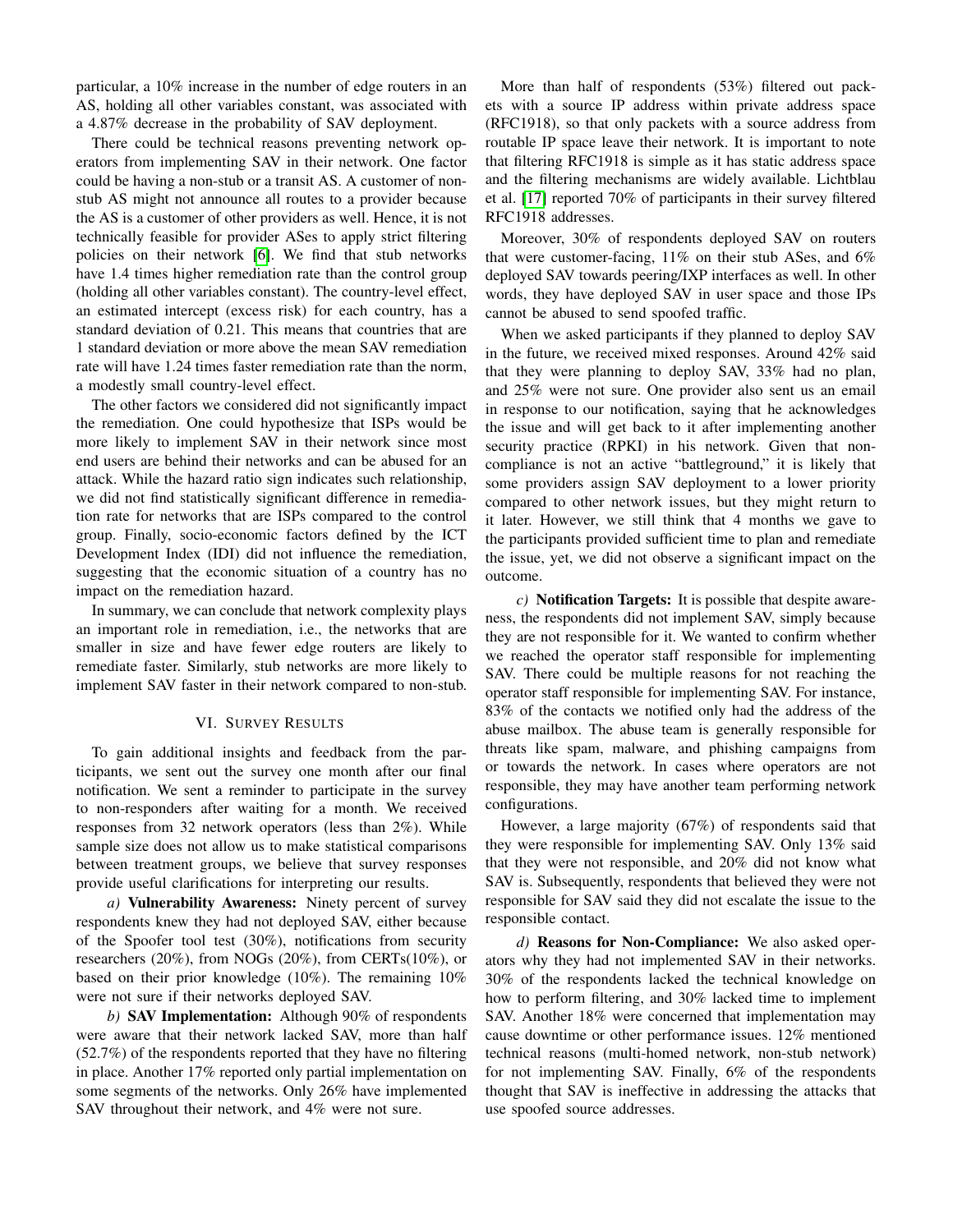We can conclude from the survey results that the main reasons for non-compliance are driven by misaligned incentives and lack of knowledge, which are relatively easy to improve, compared to the concerns related to downtime, performance, or technical limitations.

*e)* Respondents' Suggestions for Improvements: In the final section of the survey, we asked participants for suggestions about possible improvements in the notification process. We sent MANRS guidelines [\[70\]](#page-14-16) as part of our notification. About 73% of the respondents said that MANRS had sufficient information explaining how to implement SAV. However, 23% were not sure, and 4% said that MANRS does not provide sufficient details. They explained that the guide currently provides configurations only for CISCO and Juniper routers, and needs to cover configurations for other brands of routers as well. For example, one of our respondents said they used a Mikrotik router, which is not covered in MANRS.

One respondent suggested to create a dedicated channel for SAV notifications, where operators can also discuss technical difficulties in implementing SAV. 64% of the respondents requested more community-driven seminars that discuss SAV implementation. Finally, 36% of respondents suggested that routers should provide user friendly configurations to implement SAV.

While the sample size of our survey does not allow us to extensively generalize the results, it still provides valuable insights. We provide recommendations for improving the notification process and policies for SAV compliance in section [VII.](#page-11-0)

## VII. DISCUSSION & CONCLUSIONS

<span id="page-11-0"></span>In this section, we interpret our results, discuss issues that might have played a role in low remediation, and present future avenues for improving both notifications and SAV adoption.

## *A. Treatment Effects*

Except for the Brazilian NOG group, there are no significant differences when comparing remediation between the treatments and the control group. There can be multiple reasons why the Brazilian NOG group had higher remediation rates than the control group. First, operators that have subscribed to a NOG show their willingness to understand and discuss network challenges. Second, it creates peer pressure because the names of ASes are publicly available, while they can ignore the private communication. Finally, operators might trust the NOG channel, since the communication was part of the already known Spoofer project [\[7\]](#page-13-6).

## *B. Remediation in the Control Group*

We also observed remediation in the control group, where we did not send any notifications. There could be several reasons for that. First, some network operators might have upgraded their routers or policies, which we count as a natural remediation.

Second, some operators might have read articles or attended conference talks or seminars about current routing issues,

which could have urged the operators to adopt SAV. For instance, in the RIPE meeting in Oct 2020, with more than 1200 participants, MANRS presented their initiatives about routing security, including available resources to deploy SAV [\[71\]](#page-14-17). SAV is also discussed in various network operator conferences and channels, which might have further encouraged the adoption [\[72\]](#page-14-18)–[\[74\]](#page-14-19).

Finally, the MANRS program, which encourages members to be SAV compliant, has been very active in the recent years. They provide resources in the form of documentation, tutorials, and seminars to help network operators deploy best security practices. They reported that their members doubled in 2020, reaching 588 by the end of December 2020 [\[75\]](#page-14-20).

While there can be many factors driving natural remediation, they affect all treatment and control groups equally. So we can still have confidence in our conclusions about the null effect of the treatments. This is the essence of the random assignment process: it neutralizes the impact of confounding factors.

## *C. Comparison with Previous Studies*

Even though previous studies showed some success with large-scale notifications, our results show little to no impact. We attribute these to the following factors.

Complexity: Complexity can play a vital role in the success of notification studies. SAV requires significant time and expertise and can cause downtime if not correctly implemented. Previous studies ( [\[27\]](#page-13-22), [\[76\]](#page-14-21), [\[77\]](#page-14-22)) notified hosting providers and users about compromised websites which usually requires fixing the access privileges or removing malicious files. Similarly, other experiments [\[78\]](#page-14-23), [\[79\]](#page-14-24) notified web admins about misconfigurations or best practices for their domains. To properly configure their web server, the domain owners usually have to follow a set of simple steps in the notification. In comparison, SAV requires a thorough understanding of the network. The configurations and types of routers make it difficult to provide a similar guide. Finally, the recipients of the notification might need to escalate the issue to senior network operators since it requires downtime, and misconfiguration can cause major disruptions.

Target Audience: Multiple studies notified network operators about routing and security issues [\[7\]](#page-13-6), [\[22\]](#page-13-19). However, none of these had a control group, which is required to reliably assess the effectiveness of remediation. Our study is the first one that focuses on network operators and performs a randomized control trial. Previous studies using RCTs either sent notifications to the domain owners [\[27\]](#page-13-22), [\[76\]](#page-14-21), [\[77\]](#page-14-22) or to the network operator about compromised user devices [\[24\]](#page-13-18). In those cases, the operators are only asked to forward the message. They do not incur the main cost, as they rely on their users to remediate the problem.

Liability and incentives: The incentives of treatment subjects in our experiment is different from most operators of vulnerable or compromised resources. The benefits of implementing SAV flow to the rest of the Internet, not the operators themselves. The network implementing SAV is still vulnerable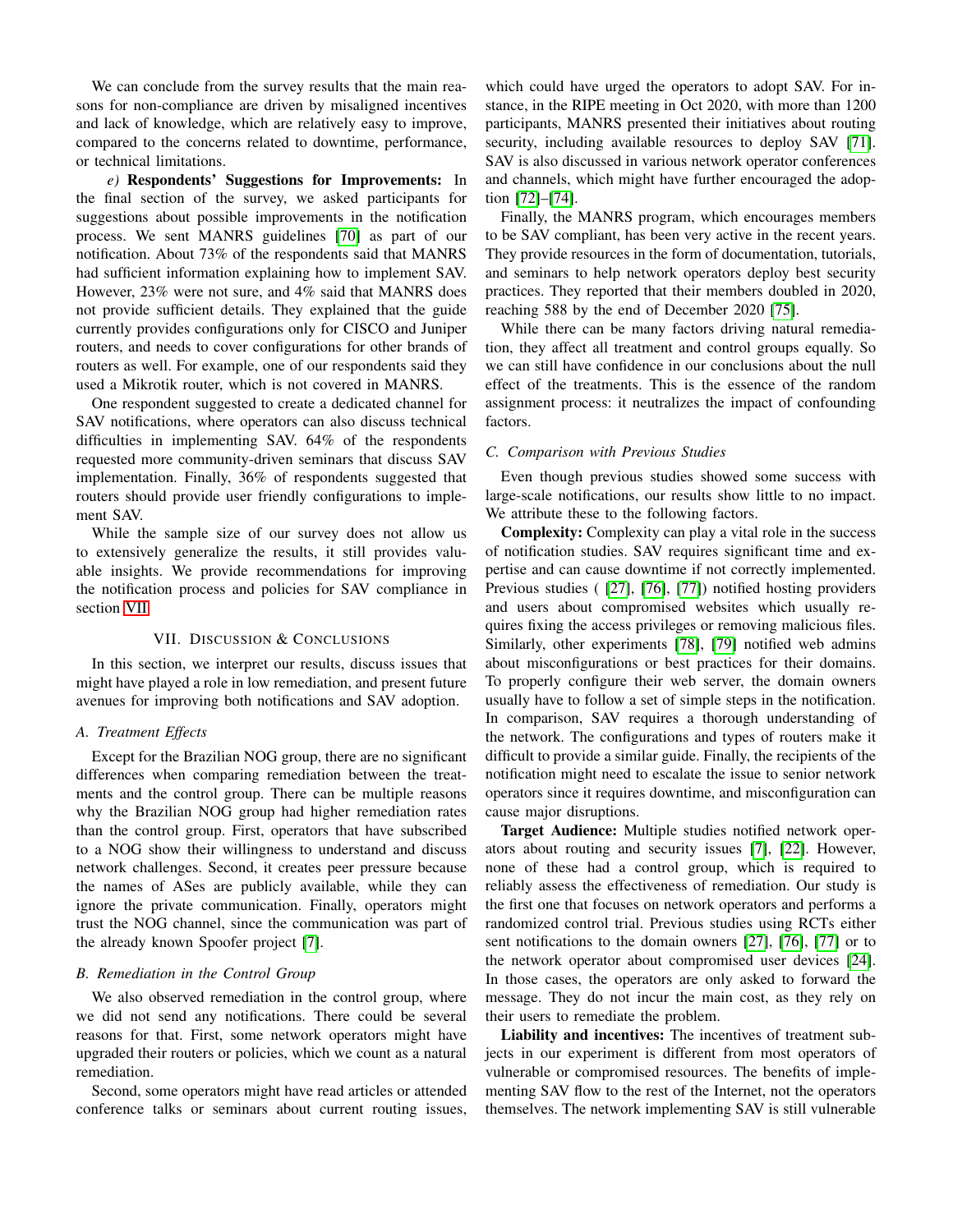to DDoS attacks from other networks. In terms of liability, a prior study had found higher remediation rates because of legal consequences [\[8\]](#page-13-7). However, there is no liability on operators prevent spoofed traffic from leaving their network.

Language of Notification: We sent out our treatments in English, except for those administered by the Brazilian CERT, which were in Portuguese. Notifications in network operators' native language could have improved the effectiveness of interventions. However, our study found no impact of the language difference. This is consistent with earlier work where more languages were included in a notification experiment, which also found no impact on remediation [\[11\]](#page-13-8).

Awareness of Vulnerability: There has been a significant effort by the security community to deploy SAV over the last several years [\[7\]](#page-13-6), [\[62\]](#page-14-8), [\[80\]](#page-14-25). It is possible that some network operators already know through notifications from the Spoofer project that their network is non-compliant and have either ignored prior notifications or cannot deploy SAV due to technical limitations. That said, it is important to note that our dataset is very different from that used in the Spooferbased campaigns, the main notification effort in this area. This dataset has not been used in previous notification campaigns.

#### *D. Reasons for Non-Remediation*

Our survey results found that 57% of respondents did not follow the recommendation to implement SAV, even though they confirmed we reached the right recipient in most cases. It contradicts previous work [\[17\]](#page-13-17), where only 24% of the operators mentioned that they did not implement SAV in their networks. One possible explanation is that Lichtblau et al. [\[17\]](#page-13-17) contacted only NOG members. The operators who have subscribed to the list are likely more aware of security challenges and willing to adopt best practices.

Our survey results revealed several reasons for noncompliance. Perhaps surprisingly, awareness about IP spoofing and the absence of responsibility for router configurations are not the prominent reasons. The majority of our survey respondents said that they were aware of the issue and were responsible for its remediation. Yet, many participants acknowledged that they were not familiar with how to perform filtering. Thus, as we discuss in Section [VII-E,](#page-12-0) educating network operators about security vulnerabilities and remedies are important to improve compliance.

A large proportion of participants also mentioned that they lack time for implementing SAV, or that it is not their top priority. Finally, some respondents acknowledged concerns about performance issues or technical limitations deferring them from implementing SAV in their networks. While understanding relative impact of those reasons on remediation requires future work, our research and previous studies [\[1\]](#page-13-0), [\[17\]](#page-13-17) conclude that there is a need for community-driven efforts in aligning operators' incentives and providing better resources for addressing technical challenges with SAV implementation. We further discuss the recommendations for improving SAV adoption in the next section.

## <span id="page-12-0"></span>*E. Moving Forward: Recommendations*

Although notifications did not dramatically increase SAV adoption, we propose a number of steps that can help improve the adoption of routing and security vulnerability remediation.

Improving Notification Channels: Our survey response indicate that most of our notifications reached the recipients. However, to make sure they reach the team responsible for security and routing, we propose that providers should be encouraged by RIRs to fill in and keep up-to-date the technical team's contact details, in addition to abuse-email contacts.

Improving Resources: MANRS provides guidelines to network providers that describe how to implement SAV in their network, in English. To increase SAV adoption, it should be available in other languages, and it should cover other popular brands of routers in addition to CISCO and Juniper.

Improving Incentives: The main issue with routing security is that the remediation entails financial costs and requires human resources, while benefits would be mostly absorbed by the rest of the Internet. To align the incentives, the Internet community can play its part. Most of the providers with stub networks get connectivity through upstream providers. They hold a unique vantage point where they can detect if the incoming packets have a spoofed source [\[7\]](#page-13-6), [\[17\]](#page-13-17), [\[23\]](#page-13-14). If they exercise their position of power and peer with compliant networks, the overall compliance could increase significantly. There are examples where network providers leveraged their power to achieve compliance. For instance, a provider dropped invalid prefixes from its customer ASes [\[81\]](#page-14-26). The owners of the prefixes took corrective action and updated their Route Origin Authorizations (ROA) to fix the issue. Similarly, after observing a consistent BGP hijack from Bitcanal, Hurricane Electric and Portugal's IP Telecom were able to cut them off from the Internet [\[82\]](#page-14-27). Thus, the network community needs to take corrective actions. This could be supported by legislation that makes the providers liable for network attacks. Interestingly, two countries—Albania and the Philippines—consider avoiding correcting security flaws as administrative and criminal offenses [\[83\]](#page-14-28). Both inside and outside the network community, actions are possible to improve the incentives for SAV adoption.

#### ACKNOWLEDGMENTS

We thank NIC.br for assistance with this research, especially Gilberto Zorello, who generously translated notifications into Portuguese, sent them to the operators, and handled follow-up questions. The Spoofer project is the result of funding provided by U.S. DHS S&T Contract 140D7018C0010 and NSF OAC-1724853. This work was also partially supported by by a grant from the Center for Long-Term Cybersecurity (CLTC) at U.C. Berkeley, by National Science Foundation grants CNS-1514211 and CNS-1528070, by the National Security Agency's Science of Security program. The published material represents the position of the author(s) and not necessarily that of funding agencies.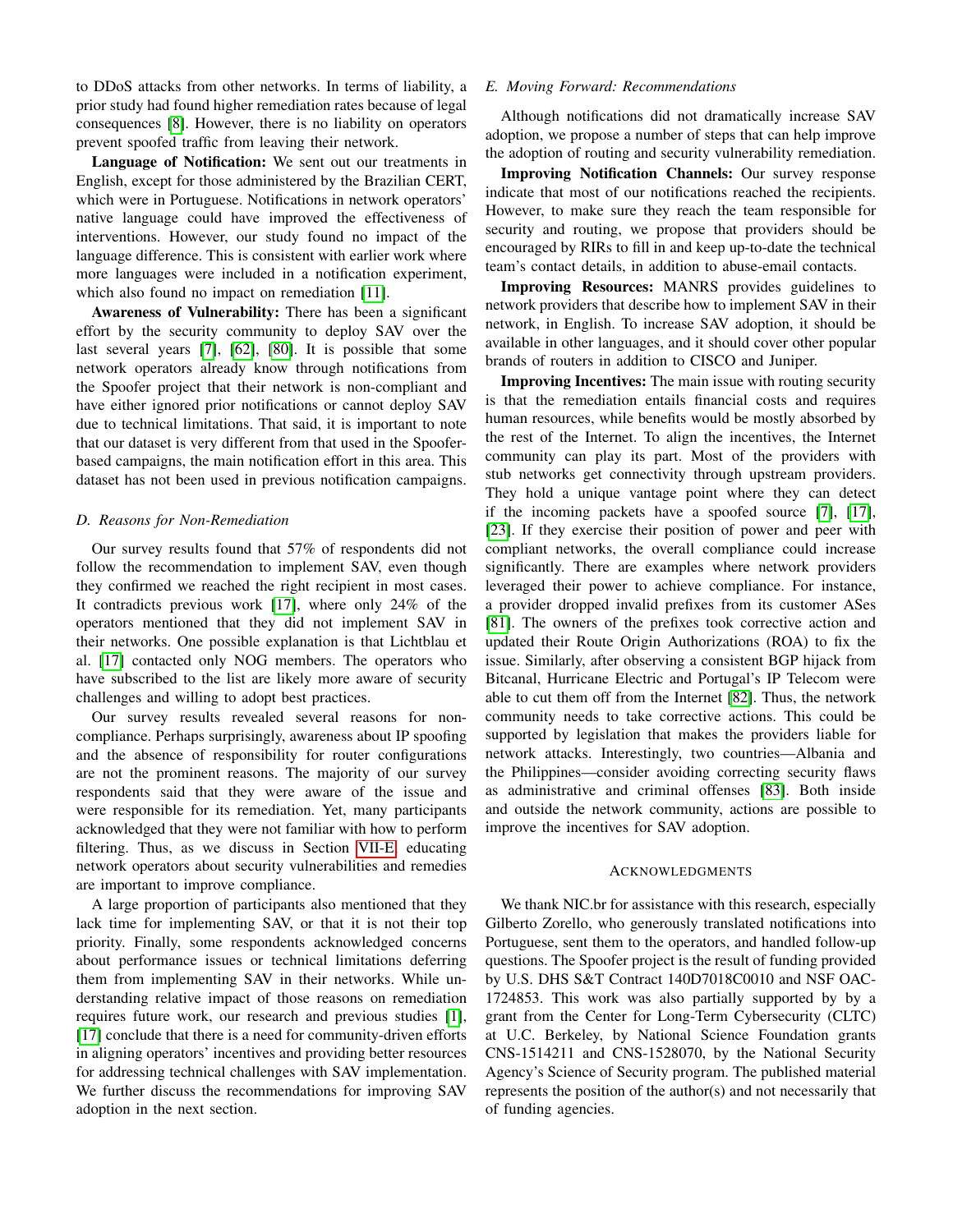#### **REFERENCES**

- <span id="page-13-0"></span>[1] RIPE NCC, "Survey Results," 2019, [https://ripe79.ripe.net/presentations/](https://ripe79.ripe.net/presentations/89-RIPE-NCC-Survey-2019-Report-Presentation.pdf) [89-RIPE-NCC-Survey-2019-Report-Presentation.pdf.](https://ripe79.ripe.net/presentations/89-RIPE-NCC-Survey-2019-Report-Presentation.pdf)
- <span id="page-13-1"></span>"Amazon 'thwarts largest ever DDoS cyber-attack'," 2020, [https://www.](https://www.bbc.com/news/technology-53093611) [bbc.com/news/technology-53093611.](https://www.bbc.com/news/technology-53093611)
- <span id="page-13-2"></span>[3] "NET SCOUT THREAT INTELLIGENCE REPORT," 2020, [https://www.netscout.com/sites/default/files/2020-02/SECR](https://www.netscout.com/sites/default/files/2020-02/SECR_001_EN-2001_Web.pdf) 001 [EN-2001](https://www.netscout.com/sites/default/files/2020-02/SECR_001_EN-2001_Web.pdf) Web.pdf.
- <span id="page-13-3"></span>[4] P. Vixie, "Rate-limiting state," *Communications of the ACM*, vol. 57, no. 4, pp. 40–43, 2014.
- <span id="page-13-4"></span>[5] "MANRS," 2020, [https://www.manrs.org/isps/participants/.](https://www.manrs.org/isps/participants/)
- <span id="page-13-5"></span>[6] F. Baker and P. Savola, "Rfc3704: Ingress filtering for multihomed networks," 2004.
- <span id="page-13-6"></span>[7] M. Luckie, R. Beverly, R. Koga, K. Keys, J. A. Kroll, and k. claffy, "Network hygiene, incentives, and regulation: Deployment of source address validation in the internet," in *Proceedings of the 2019 ACM SIGSAC Conference on Computer and Communications Security*, 2019, pp. 465–480.
- <span id="page-13-7"></span>[8] M. Maass, A. Stöver, H. Pridöhl, S. Bretthauer, D. Herrmann, M. Hollick, and I. Spiecker, "Effective notification campaigns on the web: A matter of trust, framing, and support," in *30th USENIX Security Symposium, USENIX Security 21*, 2021.
- [9] M. Carvalho, J. DeMott, R. Ford, and D. A. Wheeler, "Heartbleed 101," *IEEE Security & Privacy*, vol. 12, no. 4, pp. 63–67, 2014.
- [10] Z. Durumeric, F. Li, J. Kasten, J. Amann, J. Beekman, M. Payer, N. Weaver, D. Adrian, V. Paxson, M. Bailey *et al.*, "The matter of heartbleed," in *Proceedings of the 2014 conference on internet measurement conference*, 2014, pp. 475–488.
- <span id="page-13-8"></span>[11] F. Li, Z. Durumeric, J. Czyz, M. Karami, M. Bailey, D. McCoy, S. Savage, and V. Paxson, "You've got vulnerability: Exploring effective vulnerability notifications," in *25th USENIX Security Symposium (USENIX Security 16)*, 2016, pp. 1033–1050.
- <span id="page-13-9"></span>[12] C. Rossow, "Amplification Hell: Revisiting Network Protocols for DDoS Abuse," in *NDSS*, 2014.
- <span id="page-13-10"></span>[13] Q. Lone, M. Korczyński, C. Gañán, and M. van Eeten, "Saving the internet: Explaining the adoption of source address validation by internet service providers," in *Workshop on the Economics of Information Security*, 2020.
- <span id="page-13-11"></span>[14] CAIDA, "The Spoofer Project," 2020, [https://www.caida.org/projects/](https://www.caida.org/projects/spoofer/) [spoofer/.](https://www.caida.org/projects/spoofer/)
- <span id="page-13-12"></span>[15] T. M. Therneau and P. M. Grambsch, "The cox model," pp. 39-77, 2000.
- <span id="page-13-13"></span>[16] L. F. Müller, M. J. Luckie, B. Huffaker, kc claffy, and M. P. Barcellos, "Challenges in inferring spoofed traffic at IXPs," in *ACM Conference on Emerging Networking Experiments And Technologies (CoNEXT)*, 2019, pp. 96–109.
- <span id="page-13-17"></span>[17] F. Lichtblau, F. Streibelt, T. Krüger, P. Richter, and A. Feldmann, "Detection, Classification, and Analysis of Inter-domain Traffic with Spoofed Source IP Addresses," in *Internet Measurement Conference*. ACM, 2017.
- [18] M. Korczyński, Y. Nosyk, Q. Lone, M. Skwarek, B. Jonglez, and A. Duda, "Don't Forget to Lock the Front Door! Inferring the Deployment of Source Address Validation of Inbound Traffic," in *Passive and Active Measurement Conference (PAM)*, 2020.
- [19] M. Korczyński, Y. Nosyk, Q. Lone, M. Skwarek, B. Jonglez, and A. Duda, "Inferring the deployment of inbound source address validation using dns resolvers," in *Proceedings of the Applied Networking Research Workshop*, 2020, pp. 9–11.
- <span id="page-13-15"></span>[20] R. Beverly, A. Berger, Y. Hyun, and k. claffy, "Understanding the Efficacy of Deployed Internet Source Address Validation Filtering," in *Internet Measurement Conference*. ACM, 2009.
- <span id="page-13-16"></span>[21] R. Beverly and S. Bauer, "The Spoofer Project: Inferring the Extent of Source Address Filtering on the Internet," in *USENIX Steps to Reducing Unwanted Traffic on the Internet (SRUTI) Workshop*, Jul. 2005.
- <span id="page-13-19"></span>[22] M. Kührer, T. Hupperich, C. Rossow, and T. Holz, "Exit from Hell? Reducing the Impact of Amplification DDoS Attacks," in *23th USENIX Security Symposium (USENIX Security 14)*, 2014.
- <span id="page-13-14"></span>[23] Q. Lone, M. Luckie, M. Korczyński, and M. van Eeten, "Using Loops Observed in Traceroute to Infer the Ability to Spoof," in *Passive and Active Measurement Conference*, 2017.
- <span id="page-13-18"></span>[24] O. Cetin, C. Ganán, L. Altena, S. Tajalizadehkhoob, and M. van Eeten, "Tell me you fixed it: Evaluating vulnerability notifications via quarantine networks," in *2019 IEEE European Symposium on Security and Privacy (EuroS&P)*. IEEE, 2019, pp. 326–339.
- <span id="page-13-20"></span>[25] RDAP Client, 2020, [https://about.rdap.org/.](https://about.rdap.org/)
- <span id="page-13-21"></span>[26] B. Stock, G. Pellegrino, F. Li, M. Backes, and C. Rossow, "Didn't you hear me?—towards more successful web vulnerability notifications," 2018.
- <span id="page-13-22"></span>[27] B. Stock, G. Pellegrino, C. Rossow, M. Johns, and M. Backes, "Hey, you have a problem: On the feasibility of large-scale web vulnerability notification," in *25th USENIX Security Symposium (USENIX Security 16)*, 2016, pp. 1015–1032.
- <span id="page-13-23"></span>[28] O. Cetin, M. Hanif Jhaveri, C. Gañán, M. van Eeten, and T. Moore, "Understanding the role of sender reputation in abuse reporting and cleanup," *Journal of Cybersecurity*, vol. 2, no. 1, pp. 83–98, 2016.
- <span id="page-13-24"></span>[29] O. Cetin, C. Ganan, M. Korczyński, and M. van Eeten, "Make notifications great again: learning how to notify in the age of large-scale vulnerability scanning," in *Workshop on the Economics of Information Security (WEIS)*, 2017.
- <span id="page-13-25"></span>[30] R. H. Thaler and C. R. Sunstein, "Libertarian paternalism," *American economic review*, vol. 93, no. 2, pp. 175–179, 2003.
- [31] Thaler, Richard H. and Sunstein, Cass R., "Nudge improving decisions about health, wealth and happiness." Penguin, 2021.
- <span id="page-13-26"></span>[32] C. R. Sunstein, "Nudging: a very short guide," in *The Handbook of Privacy Studies*. Amsterdam University Press, 2018, pp. 173–180.
- <span id="page-13-27"></span>[33] E. Peer, S. Egelman, M. Harbach, N. Malkin, A. Mathur, and A. Frik, "Nudge me right: Personalizing online security nudges to people's decision-making styles," *Computers in Human Behavior*, vol. 109, p. 106347, 2020.
- <span id="page-13-28"></span>[34] A. Frik, N. Malkin, M. Harbach, E. Peer, and S. Egelman, "A promise is a promise: The effect of commitment devices on computer security intentions," in *Proceedings of the 2019 CHI Conference on Human Factors in Computing Systems*, 2019, pp. 1–12.
- <span id="page-13-29"></span>[35] A. Acquisti, I. Adjerid, R. Balebako, L. Brandimarte, L. F. Cranor, S. Komanduri, P. G. Leon, N. Sadeh, F. Schaub, M. Sleeper *et al.*, "Nudges for privacy and security: Understanding and assisting users' choices online," *ACM Computing Surveys (CSUR)*, vol. 50, no. 3, pp. 1–41, 2017.
- <span id="page-13-30"></span>[36] M. Nagatsu, "Social nudges: their mechanisms and justification," *Review of Philosophy and Psychology*, vol. 6, no. 3, pp. 481–494, 2015.
- <span id="page-13-31"></span>[37] A. Brandon, P. J. Ferraro, J. A. List, R. D. Metcalfe, M. K. Price, and F. Rundhammer, "Do the effects of social nudges persist? theory and evidence from 38 natural field experiments," National Bureau of Economic Research, Tech. Rep., 2017.
- <span id="page-13-32"></span>[38] H. C. Kelman and V. L. Hamilton, *Crimes of obedience: Toward a social psychology of authority and responsibility*. Yale University Press, 1989.
- [39] R. B. Cialdini, "The psychology of persuasion," *New York*, 1993.
- <span id="page-13-33"></span>[40] Cialdini, Robert B, "The science of persuasion," *Scientific American*, vol. 284, no. 2, pp. 76–81, 2001.
- <span id="page-13-34"></span>[41] A. Falk and U. Fischbacher, "A theory of reciprocity," *Games and economic behavior*, vol. 54, no. 2, pp. 293–315, 2006.
- [42] A. W. Gouldner, "The norm of reciprocity: A preliminary statement," *American sociological review*, pp. 161–178, 1960.
- [43] J. Berg, J. Dickhaut, and K. McCabe, "Trust, reciprocity, and social history," *Games and economic behavior*, vol. 10, no. 1, pp. 122–142, 1995.
- <span id="page-13-35"></span>[44] E. Fehr and S. Gächter, "Fairness and retaliation: The economics of reciprocity," *Journal of economic perspectives*, vol. 14, no. 3, pp. 159– 181, 2000.
- <span id="page-13-36"></span>[45] M. A. Nowak and K. Sigmund, "Evolution of indirect reciprocity," *Nature*, vol. 437, no. 7063, pp. 1291–1298, 2005.
- <span id="page-13-37"></span>[46] I. Seinen and A. Schram, "Social status and group norms: Indirect reciprocity in a repeated helping experiment," *European economic review*, vol. 50, no. 3, pp. 581–602, 2006.
- <span id="page-13-38"></span>[47] J. Mauch, "Spoofing ASNs," 2013, [http://seclists.org/nanog/2013/Aug/](http://seclists.org/nanog/2013/Aug/132) [132.](http://seclists.org/nanog/2013/Aug/132)
- <span id="page-13-39"></span>[48] MaxMind LLC, "MaxMind GeoIP," 2020. [Online]. Available: <https://www.maxmind.com/en/geoip2-databases>
- <span id="page-13-40"></span>[49] "PeeringDB," 2020, [https://www.peeringdb.com.](https://www.peeringdb.com)
- <span id="page-13-41"></span>[50] F. of Incident Response and S. Teams, 2020, [https://www.first.org/.](https://www.first.org/)
- <span id="page-13-42"></span>[51] Software Engineering Institute, 2020, [https://www.sei.cmu.edu/](https://www.sei.cmu.edu/our-work/cybersecurity-center-development/national-csirts/) [our-work/cybersecurity-center-development/national-csirts/.](https://www.sei.cmu.edu/our-work/cybersecurity-center-development/national-csirts/)
- <span id="page-13-43"></span>[52] M. Kührer, T. Hupperich, J. Bushart, C. Rossow, and T. Holz, "Going Wild: Large-Scale Classification of Open DNS Resolvers," in *Internet Measurement Conference*. ACM, 2015.
- <span id="page-13-44"></span>[53] A. Lodhi, N. Larson, A. Dhamdhere, C. Dovrolis, and K. Claffy, "Using peeringdb to understand the peering ecosystem," *ACM SIGCOMM Computer Communication Review*, vol. 44, no. 2, pp. 20–27, 2014.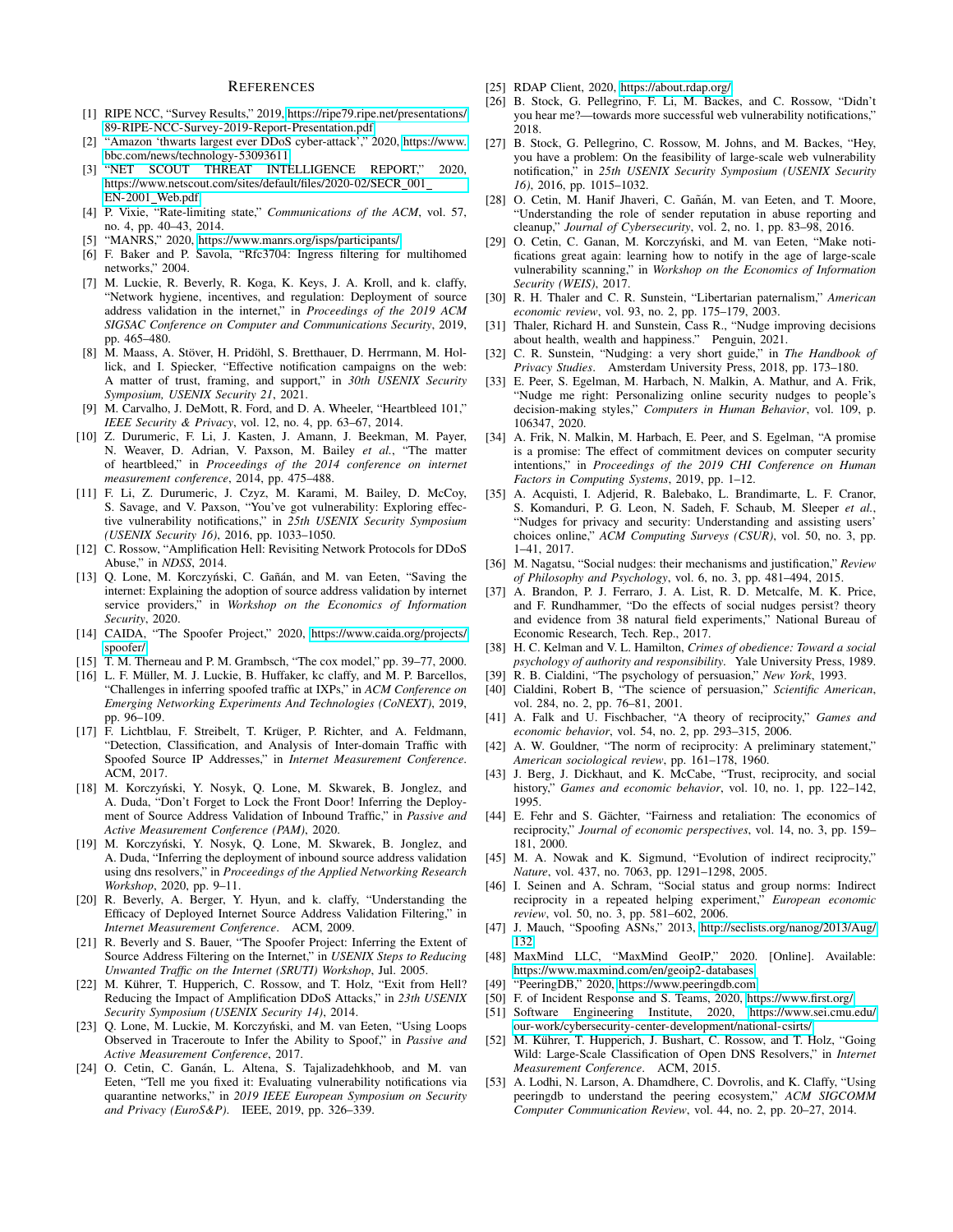- <span id="page-14-0"></span>[54] T. Böttger, F. Cuadrado, and S. Uhlig, "Looking for hypergiants in peeringdb," *ACM SIGCOMM Computer Communication Review*, vol. 48, no. 3, pp. 13–19, 2018.
- <span id="page-14-2"></span>[55] A. Kühberger, "The framing of decisions: A new look at old problems," *Organizational Behavior and Human Decision Processes*, vol. 62, no. 2, pp. 230–240, 1995.
- [56] R. J. Donovan and G. Jalleh, "Positive versus negative framing of a hypothetical infant immunization: the influence of involvement," *Health Education & Behavior*, vol. 27, no. 1, pp. 82–95, 2000.
- <span id="page-14-3"></span>[57] D. H. Rosenblatt, S. Bode, H. Dixon, C. Murawski, P. Summerell, A. Ng, and M. Wakefield, "Health warnings promote healthier dietary decision making: Effects of positive versus negative message framing and graphic versus text-based warnings," *Appetite*, vol. 127, pp. 280–288, 2018.
- <span id="page-14-4"></span>[58] J. E. Grizzle, "A note on stratifying versus complete random assignment in clinical trials," *Controlled clinical trials*, vol. 3, no. 4, pp. 365–368, 1982.
- <span id="page-14-5"></span>[59] J. Van Der Ham, "Ethics and internet measurements," in *2017 IEEE Security and Privacy Workshops (SPW)*. IEEE, 2017, pp. 247–251.
- <span id="page-14-6"></span>[60] E. Kenneally and D. Dittrich, "The Menlo Report: Ethical Principles Guiding Information and Communication Technology Research," *SSRN Electronic Journal*, 2012.
- <span id="page-14-7"></span>[61] "Understanding Relative Risk, Odds Ratio and Related Terms ," 2020, [https://www.pitt.edu/](https://www.pitt.edu/~bertsch/risk.pdf)∼bertsch/risk.pdf.
- <span id="page-14-8"></span>"Manrs for network operators," 2021, [https://www.manrs.org/isps/.](https://www.manrs.org/isps/)
- <span id="page-14-9"></span>[63] "University of Oregon Route Views Project," 2020, [http://www.](http://www.routeviews.org/routeviews/)
- <span id="page-14-10"></span>[routeviews.org/routeviews/.](http://www.routeviews.org/routeviews/)<br>TeleGeography, 2020, [64] TeleGeography, 2020, [https://www.telegeography.com/products/](https://www.telegeography.com/products/globalcomms/) [globalcomms/.](https://www.telegeography.com/products/globalcomms/)
- <span id="page-14-11"></span>[65] CAIDA, "Macroscopic Internet Topology Data Kit (ITDK)," 2020, [https:](https://www.caida.org/data/internet-topology-data-kit/) [//www.caida.org/data/internet-topology-data-kit/.](https://www.caida.org/data/internet-topology-data-kit/)
- <span id="page-14-12"></span>[66] K. Keys, Y. Hyun, M. Luckie, and K. Claffy, "Internet-scale ipv4 alias resolution with midar," *IEEE/ACM Transactions on Networking*, vol. 21, no. 2, pp. 383–399, 2012.
- <span id="page-14-13"></span>[67] A. Marder, M. Luckie, A. Dhamdhere, B. Huffaker, K. Claffy, and J. M. Smith, "Pushing the boundaries with bdrmapit: Mapping router ownership at internet scale," in *Proceedings of the Internet Measurement Conference 2018*, 2018, pp. 56–69.
- <span id="page-14-14"></span>[68] X. Dimitropoulos, D. Krioukov, M. Fomenkov, B. Huffaker, Y. Hyun, G. Riley *et al.*, "AS relationships: Inference and Validation," *ACM SIGCOMM Computer Communication Review*, vol. 37, no. 1, pp. 29–40, 2007.
- <span id="page-14-15"></span>[69] ITU, 2020, [http://www.itu.int/net4/ITU-D/idi/2017/index.html.](http://www.itu.int/net4/ITU-D/idi/2017/index.html)
- <span id="page-14-16"></span>[70] "MANRS Implementation Guide," 2020, [https://www.manrs.org/isps/](https://www.manrs.org/isps/guide/antispoofing/) [guide/antispoofing/.](https://www.manrs.org/isps/guide/antispoofing/)
- <span id="page-14-17"></span>[71] "RIPE 81," 2020, [https://ripe81.ripe.net/archives/video/420/.](https://ripe81.ripe.net/archives/video/420/)
- <span id="page-14-18"></span>[72] "RIPE Roundtable," 2020, [https://www.ripe.net/](https://www.ripe.net/participate/meetings/roundtable/january-2017/presentations/security-and-the-ripe-community) [participate/meetings/roundtable/january-2017/presentations/](https://www.ripe.net/participate/meetings/roundtable/january-2017/presentations/security-and-the-ripe-community) [security-and-the-ripe-community.](https://www.ripe.net/participate/meetings/roundtable/january-2017/presentations/security-and-the-ripe-community)
- [73] "NANOG 2018," 2020, [https://pc.nanog.org/static/published/meetings/](https://pc.nanog.org/static/published/meetings/NANOG2019/1838/20180921_Wittkop_Routing_Security_Ddos_v1.pdf) [NANOG2019/1838/20180921](https://pc.nanog.org/static/published/meetings/NANOG2019/1838/20180921_Wittkop_Routing_Security_Ddos_v1.pdf)\_Wittkop\_Routing\_Security\_Ddos\_v1. [pdf.](https://pc.nanog.org/static/published/meetings/NANOG2019/1838/20180921_Wittkop_Routing_Security_Ddos_v1.pdf)<br>"NANOG75."
- <span id="page-14-19"></span>[74] "NANOG75," 2020, [https://pc.nanog.org/static/published/meetings/](https://pc.nanog.org/static/published/meetings/NANOG75/1887/20190219_Compton_Ebgp_Flowspec_Peering_v1.pdf) [NANOG75/1887/20190219](https://pc.nanog.org/static/published/meetings/NANOG75/1887/20190219_Compton_Ebgp_Flowspec_Peering_v1.pdf)\_Compton\_Ebgp\_Flowspec\_Peering\_v1.pdf.
- <span id="page-14-20"></span>[75] "NANOG 2018," 2020, [https://www.internetsociety.org/issues/manrs/.](https://www.internetsociety.org/issues/manrs/)
- <span id="page-14-21"></span>[76] M. Vasek and T. Moore, "Do malware reports expedite cleanup? an experimental study." in *CSET*, 2012.
- <span id="page-14-22"></span>[77] M. Vasek, M. Weeden, and T. Moore, "Measuring the impact of sharing abuse data with web hosting providers," in *Proceedings of the 2016 ACM on Workshop on Information Sharing and Collaborative Security*, 2016, pp. 71–80.
- <span id="page-14-23"></span>[78] W. Soussi, M. Korczyński, S. Maroofi, and A. Duda, "Feasibility of large-scale vulnerability notifications after gdpr," in *2020 IEEE European Symposium on Security and Privacy Workshops (EuroS&PW)*. IEEE, 2020, pp. 532–537.
- <span id="page-14-24"></span>[79] E. Zeng, F. Li, E. Stark, A. P. Felt, and P. Tabriz, "Fixing https misconfigurations at scale: An experiment with security notifications," *Workshop on the Economics of Information Security*, 2019.
- <span id="page-14-25"></span>[80] "RIPE IP Anti-Spoofing Task Force," 2021, [https://www.ripe.net/](https://www.ripe.net/participate/ripe/tf/anti-spoofing) [participate/ripe/tf/anti-spoofing.](https://www.ripe.net/participate/ripe/tf/anti-spoofing)
- <span id="page-14-26"></span>[81] "NANOG75," 2020, [https://pc.nanog.org/static/published/meetings/](https://pc.nanog.org/static/published/meetings/NANOG75/1956/20190219_Levy_Lightning_Talk_Dropping_v1.pdf) [NANOG75/1956/20190219](https://pc.nanog.org/static/published/meetings/NANOG75/1956/20190219_Levy_Lightning_Talk_Dropping_v1.pdf)\_Levy\_Lightning\_Talk\_Dropping\_v1.pdf.
- <span id="page-14-27"></span>[82] "BGP hijacker booted off the Internet's backbone," 2020, [https://www.theregister.com/2018/07/11/bgp](https://www.theregister.com/2018/07/11/bgp_hijacker_booted_off_the_internets_backbone)\_hijacker\_booted\_off\_ the\_internets\_[backbone.](https://www.theregister.com/2018/07/11/bgp_hijacker_booted_off_the_internets_backbone)

<span id="page-14-28"></span>[83] S. M. Diop, J. D. Ndibwile, D. Fall, S. Kashihara, and Y. Kadobayashi, "To coerce or not to coerce? a quantitative investigation on cybersecurity and cybercrime legislations towards large-scale vulnerability notifications," in *2019 IEEE International Symposium on Software Reliability Engineering Workshops (ISSREW)*. IEEE, 2019, pp. 282–287.

## <span id="page-14-1"></span>APPENDIX A NOTIFICATION TEXT

#### *A. Direct Notifications – Baseline*

Subject : Possible IP spoofing from AS X

We are security researchers from Delft University of Technology. We have conducted a test to detect potential IP spoofing. DETECTED ISSUE: We have observed that your network may be allowing IP spoofing. You can check the test results at: [LINK]

WHAT TO DO: We encourage you to deploy Source Address Validation (BCP38) in your network today: [https://www.](https://www.manrs.org/isps/guide/antispoofing/) [manrs.org/isps/guide/antispoofing/](https://www.manrs.org/isps/guide/antispoofing/)

HOW TO VALIDATE: Please run the Spoofer tool to validate if BCP38 was implemented correctly: [https://www.caida.org/](https://www.caida.org/projects/spoofer/#software) [projects/spoofer/#software](https://www.caida.org/projects/spoofer/#software)

CONTACT: If you have any questions, concerns, issues, or comments, please send an email to infospoofing@tudelft.nl

#### *B. Direct Notification – Social Nudge*

Subject : Possible IP spoofing from AS X

We are security researchers from Delft University of Technology. We have conducted a test to detect potential IP spoofing. DETECTED ISSUE: We have observed that your network may be allowing IP spoofing. You can check the test results at: [LINK]

WHAT TO DO: We encourage you to deploy Source Address Validation (BCP38) in your network today: [https://www.](https://www.manrs.org/isps/guide/antispoofing/) [manrs.org/isps/guide/antispoofing/](https://www.manrs.org/isps/guide/antispoofing/)

Note that 75% of network operators in the world already deploy BCP38 in their networks. Deploy BCP38 in your network to become one of them.

HOW TO VALIDATE: Please run the Spoofer tool to validate if BCP38 was implemented correctly: [https://www.caida.org/](https://www.caida.org/projects/spoofer/#software) [projects/spoofer/#software](https://www.caida.org/projects/spoofer/#software)

CONTACT: If you have any questions, concerns, issues, or comments, please send an email to infospoofing@tudelft.nl

## *C. Direct Notification – Reciprocity*

Subject : Possible IP spoofing from AS X

We are security researchers from Delft University of Technology. We have conducted a test to detect potential IP spoofing. DETECTED ISSUE: We have observed that your network may be allowing IP spoofing. You can check the test results at: [LINK]

WHAT TO DO: We encourage you to deploy Source Address Validation (BCP38) in your network today: [https://www.](https://www.manrs.org/isps/guide/antispoofing/) [manrs.org/isps/guide/antispoofing/](https://www.manrs.org/isps/guide/antispoofing/)

Note that your network is receiving fewer DDoS attacks because other networks have deployed BCP38. Return the favor - deploy BCP38 in your network to make the Internet more secure.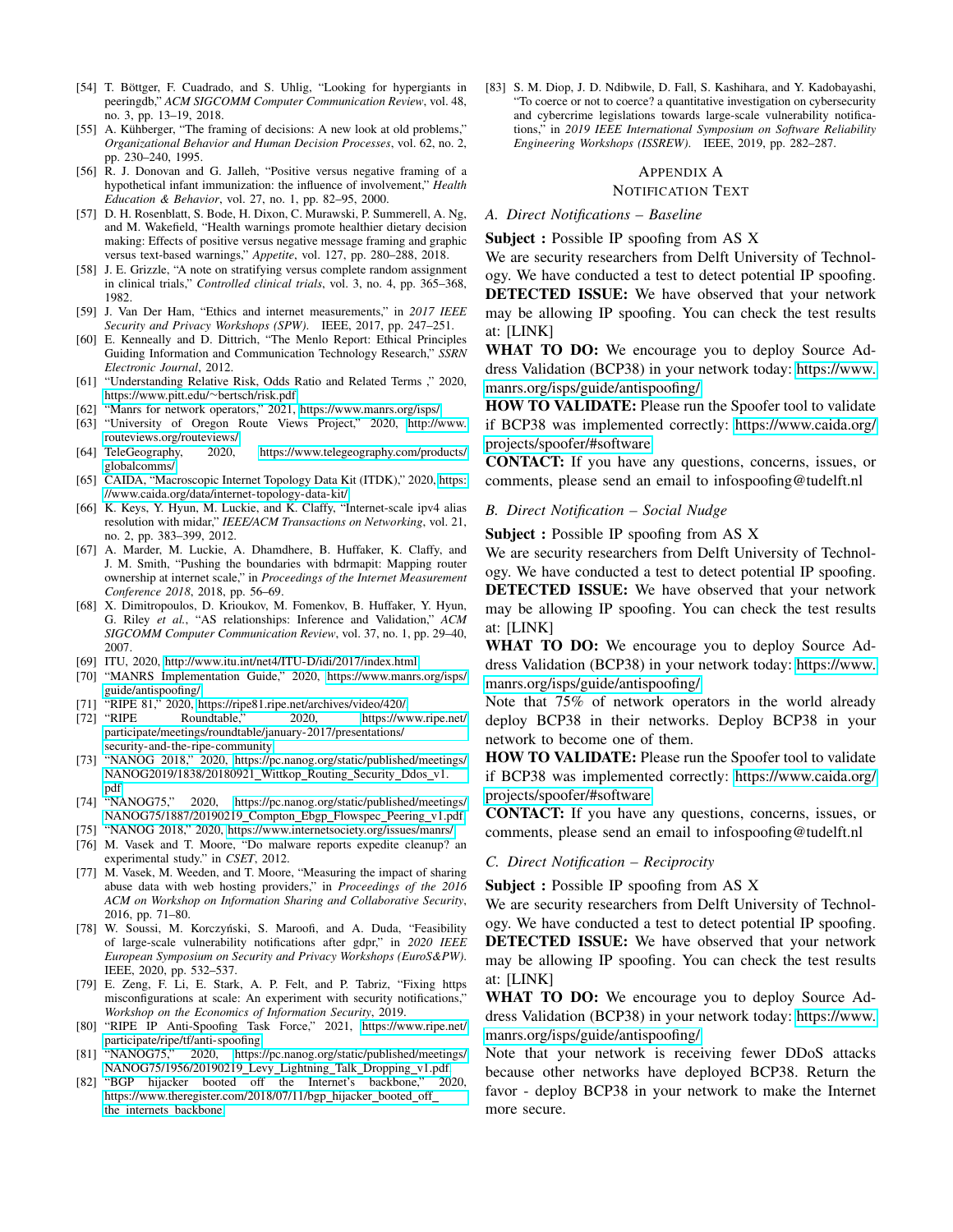HOW TO VALIDATE: Please run the Spoofer tool to validate if BCP38 was implemented correctly: [https://www.caida.org/](https://www.caida.org/projects/spoofer/#software) [projects/spoofer/#software](https://www.caida.org/projects/spoofer/#software)

CONTACT: If you have any questions, concerns, issues, or comments, please send an email to infospoofing@tudelft.nl

## *D. CERT Notification – Baseline*

Subject : Possible IP Spoofing from ASes in  $\langle COUNTRY \rangle$ We are security researchers from Delft University of Technology. We have conducted a test to detect potential IP spoofing. We have observed that certain network operators in your country may be allowing IP spoofing. You can check the test results at: [LINK]

We encourage you to recommend those operators to deploy Source Address Validation (BCP38) in their network.

For your convenience, we tailored a draft of the notification for the network operators. This draft has been tested for clarity and comprehension and has been validated by the experts. We highly recommend you including this draft in your notification to the network operators.

DRAFT OF THE NOTIFICATION: Security researchers from Delft University of Technology have conducted a test to detect potential IP spoofing.

DETECTED ISSUE: They have observed that your network may be allowing IP spoofing. You can check the test results at: [LINK] (NOTE: Before sending out the notification, please insert the appropriate AS NUMBER)

WHAT TO DO: We encourage you to deploy Source Address Validation (BCP38) in your network today: [https://www.](https://www.manrs.org/isps/guide/antispoofing/) [manrs.org/isps/guide/antispoofing/](https://www.manrs.org/isps/guide/antispoofing/)

HOW TO VALIDATE: Please run the Spoofer tool to validate if BCP38 was implemented correctly: [https://spoofer.caida.org/](https://spoofer.caida.org/projects/spoofer/#software) [projects/spoofer/#software](https://spoofer.caida.org/projects/spoofer/#software)

CONTACT: If you have any questions, concerns, issues, or comments, please send an email to infospoofing@tudelft.nl

# *E. CERT Notification–Social Nudge*

Subject : Possible IP Spoofing from ASes in  $\langle COUNTRY \rangle$ We are security researchers from Delft University of Technology. We have conducted a test to detect potential IP spoofing. We have observed that certain network operators in your country may be allowing IP spoofing. You can check the test results at: [LINK]

We encourage you to recommend those operators to deploy Source Address Validation (BCP38) in their network.

For your convenience, we tailored a draft of the notification for the network operators. This draft has been tested for clarity and comprehension and has been validated by the experts. We highly recommend you including this draft in your notification to the network operators.

DRAFT OF THE NOTIFICATION: Security researchers from Delft University of Technology have conducted a test to detect potential IP spoofing.

DETECTED ISSUE: They have observed that your network may be allowing IP spoofing. You can check the test results

at: [LINK] (NOTE: Before sending out the notification, please insert the appropriate AS NUMBER)

WHAT TO DO: We encourage you to deploy Source Address Validation (BCP38) in your network today: [https://www.](https://www.manrs.org/isps/guide/antispoofing/) [manrs.org/isps/guide/antispoofing/](https://www.manrs.org/isps/guide/antispoofing/)

Note that 75% of network operators in the world already deploy BCP38 in their networks. Deploy BCP38 in your network to become one of them.

HOW TO VALIDATE: Please run the Spoofer tool to validate if BCP38 was implemented correctly: [https://www.caida.org/](https://www.caida.org/projects/spoofer/#software) [projects/spoofer/#software](https://www.caida.org/projects/spoofer/#software)

CONTACT: If you have any questions, concerns, issues, or comments, please send an email to infospoofing@tudelft.nl.

# *F. CERT Notification–Reciprocity*

**Subject :** Possible IP Spoofing from ASes in  $\langle COUNTRY \rangle$ We are security researchers from Delft University of Technology. We have conducted a test to detect potential IP spoofing. We have observed that certain network operators in your country may be allowing IP spoofing. You can check the test results at: [LINK]

We encourage you to recommend those operators to deploy Source Address Validation (BCP38) in their network.

For your convenience, we tailored a draft of the notification for the network operators. This draft has been tested for clarity and comprehension and has been validated by the experts. We highly recommend you including this draft in your notification to the network operators.

DRAFT OF THE NOTIFICATION: Security researchers from Delft University of Technology have conducted a test to detect potential IP spoofing.

DETECTED ISSUE: They have observed that your network may be allowing IP spoofing. You can check the test results at: [LINK] (NOTE: Before sending out the notification, please insert the appropriate AS NUMBER)

WHAT TO DO: We encourage you to deploy Source Address Validation (BCP38) in your network today: [https://www.](https://www.manrs.org/isps/guide/antispoofing/) [manrs.org/isps/guide/antispoofing/](https://www.manrs.org/isps/guide/antispoofing/)

Note that your network is receiving fewer DDoS attacks because other networks have deployed BCP38. Return the favor - deploy BCP38 in your network to make the Internet more secure.

HOW TO VALIDATE: Please run the Spoofer tool to validate if BCP38 was implemented correctly: [https://www.caida.org/](https://www.caida.org/projects/spoofer/#software) [projects/spoofer/#software](https://www.caida.org/projects/spoofer/#software)

CONTACT: If you have any questions, concerns, issues, or comments, please send an email to infospoofing@tudelft.nl.

# *G. NOG Notification*

CAIDA's source address validation measurement project [\(https://spoofer.caida.org\)](https://spoofer.caida.org) is automatically generating monthly reports of ASes originating prefixes in BGP for systems from which we received packets with a spoofed source address.

We are publishing these reports to network and security operations lists in order to ensure this information reaches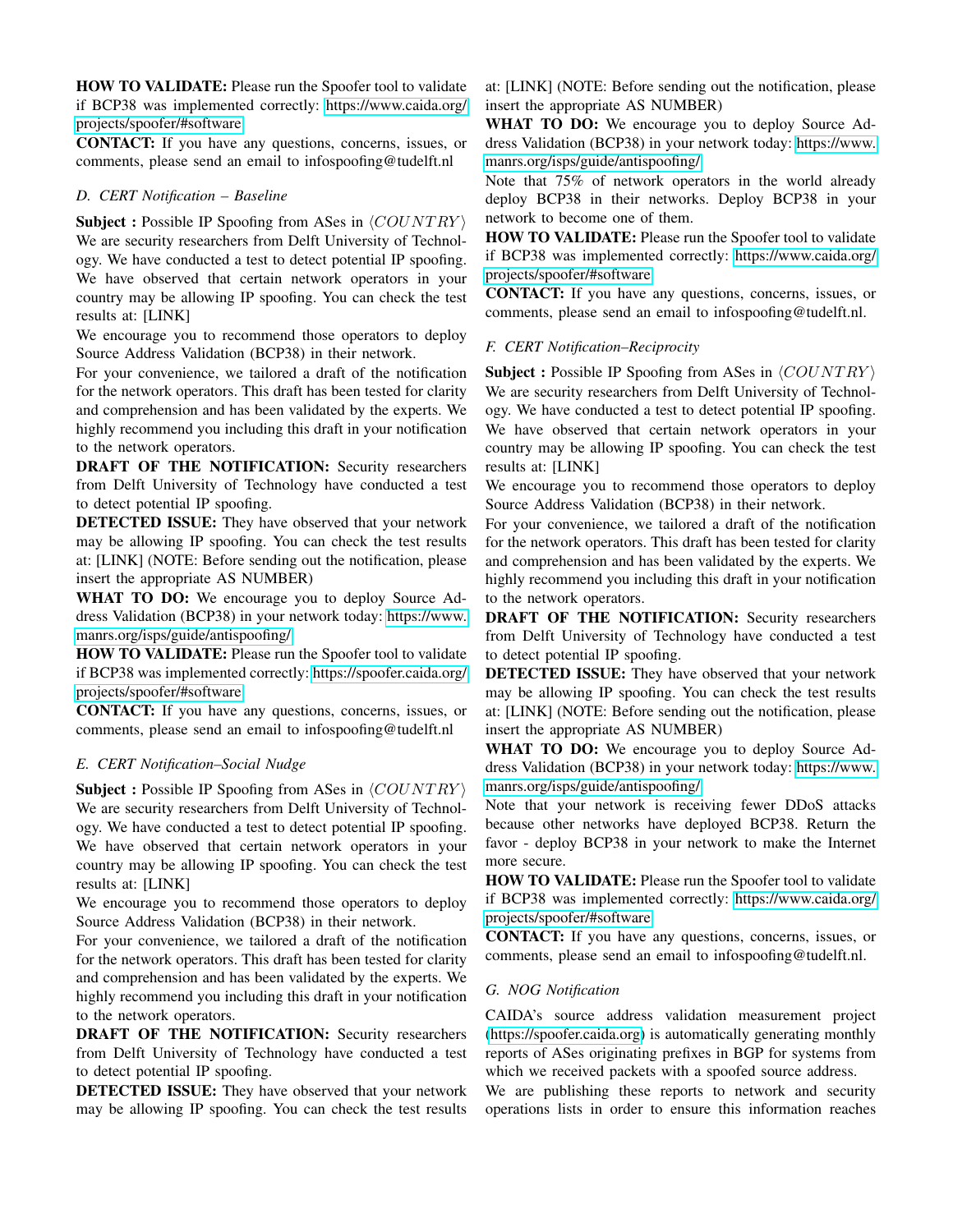operational contacts in these ASes. This report summarises tests conducted within  $\langle COUNTRY \rangle$ . Inferred improvements during  $\langle DATE \rangle$ :

| ASN  | <b>Name</b> | <b>Fixed by</b> |
|------|-------------|-----------------|
| ASNX | ASN NAME    | <b>DATE</b>     |

Further information for the inferred remediation is available at:<https://spoofer.caida.org/remedy.php>

Source Address Validation issues inferred using Spoofer tool during  $\langle DATE \rangle$  :

| ASN  | Name            | <b>First-Spoofed</b> | <b>Last-Spoofed</b> |
|------|-----------------|----------------------|---------------------|
| ASNX | <b>ASN NAME</b> | <b>DATE</b>          | <b>DATE</b>         |

Further information for these tests where we received spoofed packets using spoofer is available at: [https://spoofer.caida.org/](https://spoofer.caida.org/recent_tests.php?country_include=ccc,ccc&no_block=1) recent tests.php?country [include=ccc,ccc&no](https://spoofer.caida.org/recent_tests.php?country_include=ccc,ccc&no_block=1) block=1 Source Address Validation issues inferred using misconfigured open resolvers during  $\langle DATE \rangle$ :

| <b>ASN</b> | Name            | <b>First-Spoofed</b> | <b>Last-Spoofed</b> |
|------------|-----------------|----------------------|---------------------|
| ASNX       | <b>ASN NAME</b> | <b>DATE</b>          | <b>DATE</b>         |

Further information for these tests where we received spoofed packets using open resolver is available at:[LINK]

Please send any feedback or suggestions to spoofer-info at caida.org

## <span id="page-16-0"></span>APPENDIX B

## **QUESTIONNAIRE**

Q1: In your opinion, does your network have any of the following security issues? Choose all that apply.

- 1) Susceptible to Route/Prefix Hijack
- 2) Does not prevent IP spoofing
- 3) Susceptible to DDoS
- 4) None of the above
- 5) I'm not sure

Q2: How did you discover the issue with IP spoofing? Choose all that apply.

- 1) I ran a Spoofer test
- 2) I received a notification from NOG (Network Operator Group)
- 3) I received a notification from CERT (Computer Emergency Response Team)
- 4) I received a notification from security researchers
- 5) Other (please specify)

Q3: Are you the person responsible for the implementation of Source Address Validation (SAV), which is also referred to as BCP38?

- 1) Yes
- 2) No
- 3) I'm not sure
- 4) I don't know what SAV means

Q4: Have you escalated the issue with IP spoofing to the person/team responsible for SAV implementation?

- 1) Yes
- 2) No
- 3) I'm not sure

# Q5: Have you implemented SAV in your network?

- 1) Yes, on the entire network
- 2) Yes, but only in the segment of our network
- 3) No, we haven't implemented SAV in our network at all 4) I'm not sure

# Q6: What kind of filtering of origin IPs do you perform? Choose all that apply.

- 1) Filter private address space (RFC 1918)
- 2) Perform SAV on customer facing interfaces
- 3) Perform SAV on stub AS
- 4) Other (please specify)

# Q7: Why didn't you implement SAV in your network? Choose all that apply.

- 1) I lack technical knowledge to implement SAV
- 2) I am concerned that SAV implementation may cause network downtime/performance
- 3) I don't have time to implement SAV at the moment
- 4) I don't think IP spoofing is an important issue
- 5) I don't think DDoS (Distributed Denial of Service Attack) is an important issue
- 6) I don't think SAV is effective in addressing IP spoofing issues
- 7) We are running a non-stub network
- 8) We are running a multi-homed network
- 9) Other (please specify)

Q8: Are you planning to implement SAV in your network?

- 1) Yes
- 2) No
- 3) I'm not sure

Q9: MANRS provides the following guidelines for implementing SAV: [https://www.manrs.org/isps/guide/](https://www.manrs.org/isps/guide/antispoofing/) [antispoofing/.](https://www.manrs.org/isps/guide/antispoofing/) Please review the guidelines and tell us your opinion: Do you think the MANRS guidelines a provide sufficient information on how to to implement SAV in your network?

- 1) Yes
- 2) No
- 3) I'm not sure

Q10:What information, necessary for implementing SAV, is missing in MANRS guidelines? Please, provide as much details as you can.

## APPENDIX C

## SCREEN SHOT OF WEBSITE

Below is an example for website linked to the notification to AS137612